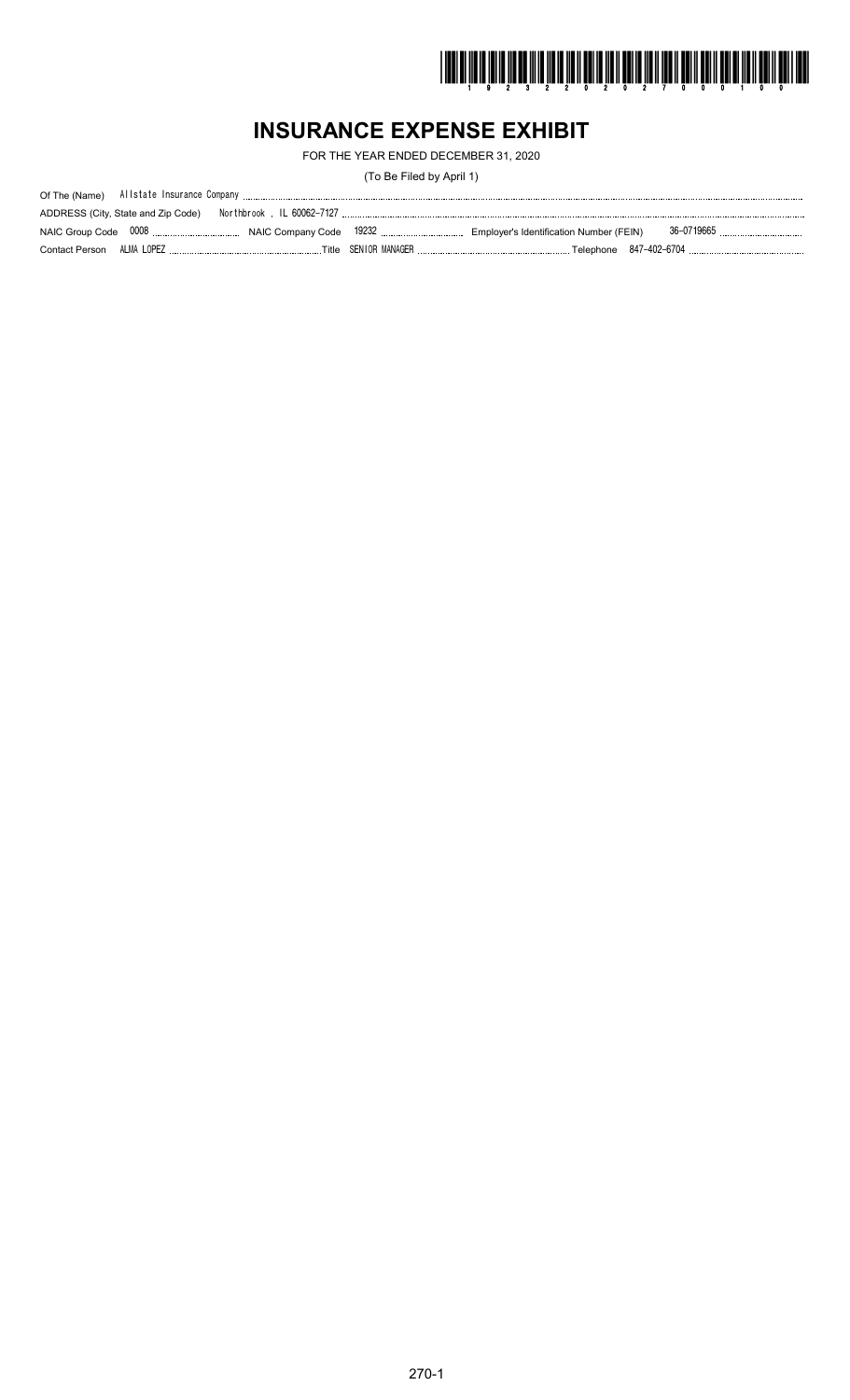## **INTERROGATORIES**

| $\mathbf{1}$ . | Change in reserve for deferred maternity and other similar benefits are reflected in:                                                       |     |
|----------------|---------------------------------------------------------------------------------------------------------------------------------------------|-----|
|                |                                                                                                                                             |     |
|                |                                                                                                                                             |     |
|                |                                                                                                                                             | [X] |
|                |                                                                                                                                             |     |
| 2.             | Indicate amounts received from securities subject to proration for federal tax purposes. Report amounts in whole dollars only:              |     |
|                |                                                                                                                                             |     |
|                |                                                                                                                                             |     |
|                |                                                                                                                                             |     |
|                |                                                                                                                                             |     |
|                |                                                                                                                                             |     |
| 3.             | Indicate amounts shown in the Annual Statement for the following items. Report amounts in whole dollars only:                               |     |
|                |                                                                                                                                             |     |
|                |                                                                                                                                             |     |
| 4.1            | The information provided in the Insurance Expense Exhibit will be used by many persons to estimate the allocation of expenses and profit to |     |
| 4.2            |                                                                                                                                             |     |
|                | Statement may be attached.                                                                                                                  |     |

### 4.3 If yes, explain:

The Miscellaneous taxes unassigned reflected on Parts II and III are tax expenses that were incurred in states and provinces where Allstate Insurance Company is licensed but does not write any business.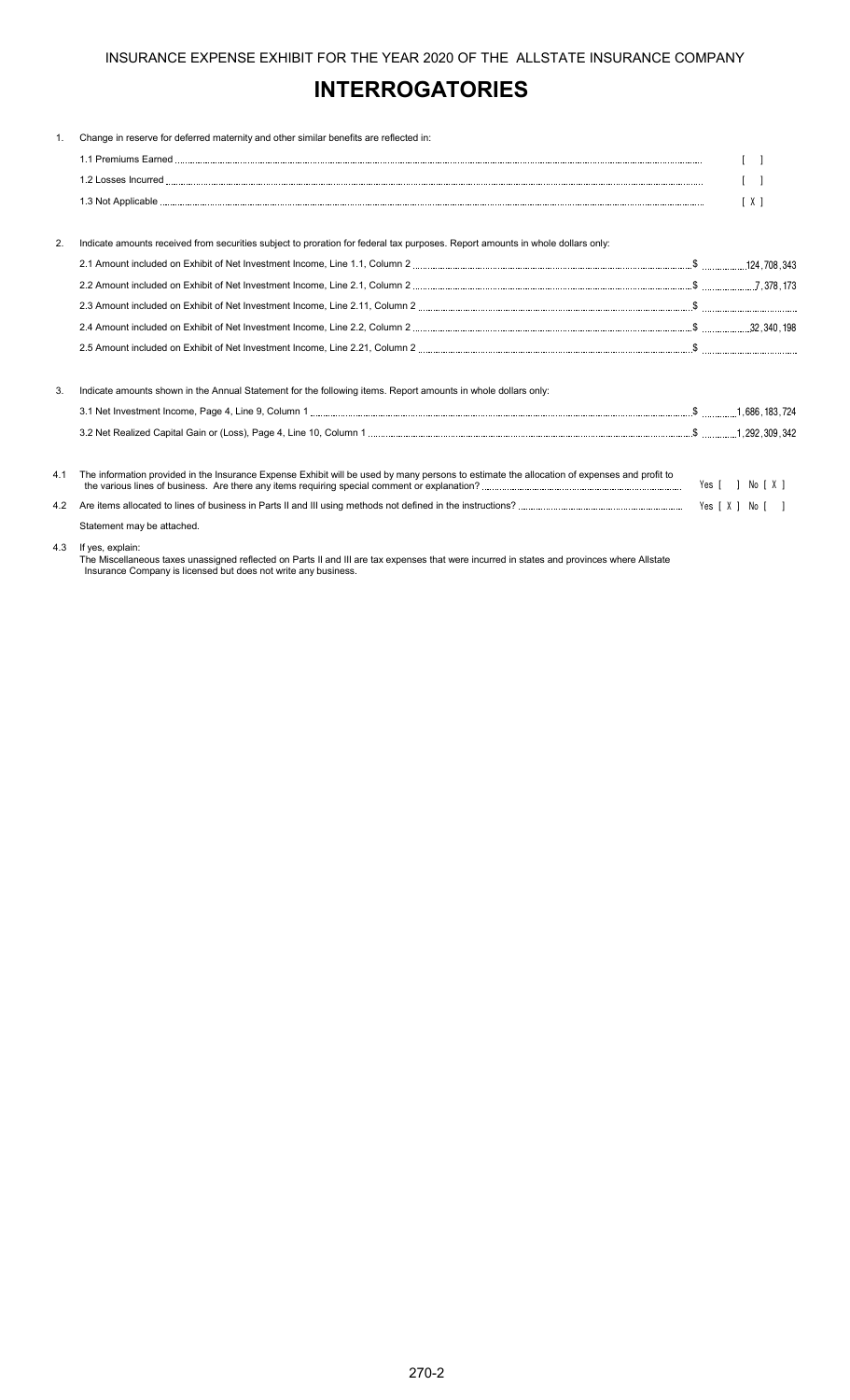## **PART I - ALLOCATION TO EXPENSE GROUPS**

|       |                                            |                 | (\$000 OMITTED)               |                                                                                                                                                                                                                                                                                                                                                                                  |                  |                                       |                                         |
|-------|--------------------------------------------|-----------------|-------------------------------|----------------------------------------------------------------------------------------------------------------------------------------------------------------------------------------------------------------------------------------------------------------------------------------------------------------------------------------------------------------------------------|------------------|---------------------------------------|-----------------------------------------|
|       |                                            | $\mathbf{1}$    |                               | <b>Other Underwriting Expenses</b>                                                                                                                                                                                                                                                                                                                                               |                  | 5                                     | 6                                       |
|       |                                            |                 | $\overline{2}$                |                                                                                                                                                                                                                                                                                                                                                                                  | 4                |                                       |                                         |
|       |                                            |                 | Acquisition, Field            |                                                                                                                                                                                                                                                                                                                                                                                  |                  |                                       |                                         |
|       |                                            | Loss Adjustment | Supervision and<br>Collection | General                                                                                                                                                                                                                                                                                                                                                                          | Taxes, Licenses  | Investment                            |                                         |
|       | <b>Operating Expense Classifications</b>   | Expense         | Expenses                      | Expenses                                                                                                                                                                                                                                                                                                                                                                         | and Fees         | Expenses                              | <b>Total Expenses</b>                   |
|       |                                            |                 |                               |                                                                                                                                                                                                                                                                                                                                                                                  |                  |                                       |                                         |
| 1.    | Claim adjustment services:                 |                 |                               |                                                                                                                                                                                                                                                                                                                                                                                  |                  |                                       |                                         |
|       |                                            |                 |                               |                                                                                                                                                                                                                                                                                                                                                                                  |                  |                                       |                                         |
|       |                                            |                 |                               |                                                                                                                                                                                                                                                                                                                                                                                  |                  |                                       |                                         |
|       |                                            |                 |                               |                                                                                                                                                                                                                                                                                                                                                                                  |                  |                                       |                                         |
|       |                                            |                 |                               |                                                                                                                                                                                                                                                                                                                                                                                  |                  |                                       |                                         |
|       | 1.4 Net claim adjustment services (Lines   |                 |                               |                                                                                                                                                                                                                                                                                                                                                                                  |                  |                                       |                                         |
|       |                                            |                 |                               |                                                                                                                                                                                                                                                                                                                                                                                  |                  |                                       |                                         |
| 2.    | Commission and brokerage:                  |                 |                               |                                                                                                                                                                                                                                                                                                                                                                                  |                  |                                       |                                         |
|       |                                            |                 |                               |                                                                                                                                                                                                                                                                                                                                                                                  |                  |                                       |                                         |
|       | 2.2 Reinsurance assumed excluding          |                 |                               |                                                                                                                                                                                                                                                                                                                                                                                  |                  |                                       |                                         |
|       | contingent 2,372,452                       |                 |                               | $\mathcal{L} = \{1, 2, \ldots, 2, \ldots, 2, \ldots, 2, \ldots, 2, \ldots, 2, \ldots, 2, \ldots, 2, \ldots, 2, \ldots, 2, \ldots, 2, \ldots, 2, \ldots, 2, \ldots, 2, \ldots, 2, \ldots, 2, \ldots, 2, \ldots, 2, \ldots, 2, \ldots, 2, \ldots, 2, \ldots, 2, \ldots, 2, \ldots, 2, \ldots, 2, \ldots, 2, \ldots, 2, \ldots, 2, \ldots, 2, \ldots, 2, \ldots$                    |                  |                                       | .2,372,452                              |
|       | 2.3 Reinsurance ceded excluding            |                 |                               |                                                                                                                                                                                                                                                                                                                                                                                  |                  |                                       |                                         |
|       |                                            |                 |                               |                                                                                                                                                                                                                                                                                                                                                                                  |                  |                                       |                                         |
|       |                                            |                 |                               |                                                                                                                                                                                                                                                                                                                                                                                  |                  |                                       |                                         |
|       |                                            |                 |                               |                                                                                                                                                                                                                                                                                                                                                                                  |                  |                                       |                                         |
|       |                                            |                 |                               |                                                                                                                                                                                                                                                                                                                                                                                  |                  |                                       |                                         |
|       |                                            |                 |                               |                                                                                                                                                                                                                                                                                                                                                                                  |                  |                                       |                                         |
|       |                                            |                 |                               |                                                                                                                                                                                                                                                                                                                                                                                  |                  |                                       |                                         |
|       | 2.8 Net commission and brokerage (Lines    |                 |                               |                                                                                                                                                                                                                                                                                                                                                                                  |                  |                                       |                                         |
|       |                                            |                 |                               |                                                                                                                                                                                                                                                                                                                                                                                  |                  |                                       |                                         |
| 3.    |                                            |                 |                               | 218                                                                                                                                                                                                                                                                                                                                                                              |                  |                                       |                                         |
|       |                                            |                 |                               |                                                                                                                                                                                                                                                                                                                                                                                  |                  |                                       |                                         |
| 4.    |                                            |                 |                               |                                                                                                                                                                                                                                                                                                                                                                                  |                  |                                       | $\begin{bmatrix} 901,064 \end{bmatrix}$ |
| 5.    |                                            |                 |                               | 14, 173                                                                                                                                                                                                                                                                                                                                                                          |                  |                                       | <u> </u> 18 ,722                        |
| 6.    |                                            |                 |                               |                                                                                                                                                                                                                                                                                                                                                                                  |                  |                                       |                                         |
| 7.    |                                            |                 |                               |                                                                                                                                                                                                                                                                                                                                                                                  |                  |                                       |                                         |
|       |                                            |                 |                               |                                                                                                                                                                                                                                                                                                                                                                                  |                  |                                       |                                         |
| 8.    | Salary related items:                      |                 |                               |                                                                                                                                                                                                                                                                                                                                                                                  |                  |                                       |                                         |
|       |                                            |                 |                               |                                                                                                                                                                                                                                                                                                                                                                                  |                  |                                       |                                         |
|       |                                            |                 |                               | 47,742                                                                                                                                                                                                                                                                                                                                                                           |                  |                                       |                                         |
| 9.    |                                            |                 | $\frac{1}{2}$ 72,442          | 98,749                                                                                                                                                                                                                                                                                                                                                                           |                  | $\begin{bmatrix} 6,071 \end{bmatrix}$ | 382,033                                 |
|       |                                            |                 | 919                           | 2,685                                                                                                                                                                                                                                                                                                                                                                            |                  |                                       | 6,304                                   |
| 10.   |                                            |                 |                               |                                                                                                                                                                                                                                                                                                                                                                                  |                  | 74                                    |                                         |
| 11.   |                                            |                 |                               |                                                                                                                                                                                                                                                                                                                                                                                  |                  |                                       |                                         |
| 12.   |                                            |                 |                               | $\begin{array}{c} \rule{0pt}{2.5mm} \rule{0pt}{2.5mm} \rule{0pt}{2.5mm} \rule{0pt}{2.5mm} \rule{0pt}{2.5mm} \rule{0pt}{2.5mm} \rule{0pt}{2.5mm} \rule{0pt}{2.5mm} \rule{0pt}{2.5mm} \rule{0pt}{2.5mm} \rule{0pt}{2.5mm} \rule{0pt}{2.5mm} \rule{0pt}{2.5mm} \rule{0pt}{2.5mm} \rule{0pt}{2.5mm} \rule{0pt}{2.5mm} \rule{0pt}{2.5mm} \rule{0pt}{2.5mm} \rule{0pt}{2.5mm} \rule{0$ |                  |                                       | 42.887                                  |
| 13.   |                                            |                 |                               | 78,859                                                                                                                                                                                                                                                                                                                                                                           |                  |                                       | 193.057                                 |
| 14.   |                                            |                 | 12,613                        | 30,247                                                                                                                                                                                                                                                                                                                                                                           |                  |                                       | 55.454<br>.                             |
|       |                                            |                 |                               |                                                                                                                                                                                                                                                                                                                                                                                  |                  |                                       |                                         |
| 15.   | Cost or depreciation of EDP equipment      |                 |                               |                                                                                                                                                                                                                                                                                                                                                                                  |                  |                                       |                                         |
|       |                                            |                 | 73,806                        | 123.071                                                                                                                                                                                                                                                                                                                                                                          |                  |                                       | 261.256                                 |
| 16.   |                                            |                 |                               |                                                                                                                                                                                                                                                                                                                                                                                  |                  |                                       | 19,303<br>.                             |
| 17.   | Postage, telephone and telegraph,          |                 |                               |                                                                                                                                                                                                                                                                                                                                                                                  |                  |                                       |                                         |
|       |                                            |                 | 10,595                        |                                                                                                                                                                                                                                                                                                                                                                                  |                  | .607                                  | 112,237                                 |
| 18.   |                                            | .788            | 137                           | .33,321<br>.                                                                                                                                                                                                                                                                                                                                                                     |                  |                                       | 37,288                                  |
| 19.   |                                            |                 | 1,578,941                     | 1,410,044                                                                                                                                                                                                                                                                                                                                                                        |                  |                                       | 4,909,673                               |
|       |                                            |                 |                               |                                                                                                                                                                                                                                                                                                                                                                                  |                  |                                       |                                         |
| 20.   | Taxes, licenses and fees:                  |                 |                               |                                                                                                                                                                                                                                                                                                                                                                                  |                  |                                       |                                         |
|       | 20.1 State and local insurance taxes       |                 |                               |                                                                                                                                                                                                                                                                                                                                                                                  |                  |                                       |                                         |
|       | deducting guaranty association             |                 |                               |                                                                                                                                                                                                                                                                                                                                                                                  |                  |                                       |                                         |
|       |                                            |                 |                               |                                                                                                                                                                                                                                                                                                                                                                                  |                  |                                       | 726,929                                 |
|       |                                            |                 |                               |                                                                                                                                                                                                                                                                                                                                                                                  |                  |                                       |                                         |
|       | 20.2 Insurance department licenses and     |                 |                               |                                                                                                                                                                                                                                                                                                                                                                                  | $\frac{36}{983}$ |                                       |                                         |
|       |                                            |                 |                               |                                                                                                                                                                                                                                                                                                                                                                                  |                  |                                       |                                         |
|       | 20.3 Gross guaranty association            |                 |                               |                                                                                                                                                                                                                                                                                                                                                                                  |                  |                                       |                                         |
|       |                                            |                 |                               |                                                                                                                                                                                                                                                                                                                                                                                  |                  |                                       |                                         |
|       | 20.4 All other (excluding Federal and      |                 |                               |                                                                                                                                                                                                                                                                                                                                                                                  |                  |                                       |                                         |
|       |                                            |                 |                               |                                                                                                                                                                                                                                                                                                                                                                                  |                  |                                       |                                         |
|       | 20.5 Total taxes, licenses and fees (Lines |                 |                               |                                                                                                                                                                                                                                                                                                                                                                                  |                  |                                       |                                         |
|       |                                            |                 |                               |                                                                                                                                                                                                                                                                                                                                                                                  |                  |                                       |                                         |
| 21.   |                                            |                 |                               |                                                                                                                                                                                                                                                                                                                                                                                  |                  |                                       | 30,251                                  |
| 22.   |                                            |                 |                               |                                                                                                                                                                                                                                                                                                                                                                                  |                  |                                       |                                         |
| 23.   |                                            |                 |                               |                                                                                                                                                                                                                                                                                                                                                                                  |                  |                                       |                                         |
|       |                                            |                 |                               |                                                                                                                                                                                                                                                                                                                                                                                  |                  |                                       |                                         |
| 24.   | Aggregate write-ins for miscellaneous      | 570,328         | 88,238                        | 444,365                                                                                                                                                                                                                                                                                                                                                                          |                  |                                       |                                         |
|       | operating expenses                         |                 |                               |                                                                                                                                                                                                                                                                                                                                                                                  |                  | (1, 174)                              | 1, 101, 757                             |
| 25.   | TOTAL EXPENSES INCURRED                    | 3,297,517       | 5,309,185                     | 1,854,409                                                                                                                                                                                                                                                                                                                                                                        | 822,434          | 106,721                               | 11,390,266                              |
|       | <b>DETAILS OF WRITE-INS</b>                |                 |                               |                                                                                                                                                                                                                                                                                                                                                                                  |                  |                                       |                                         |
| 2401. |                                            |                 |                               | .383,930<br>.                                                                                                                                                                                                                                                                                                                                                                    |                  |                                       | 1, 105, 125                             |
|       |                                            |                 | $\ldots$ (14,705)             |                                                                                                                                                                                                                                                                                                                                                                                  |                  |                                       |                                         |
| 2402. |                                            |                 |                               | 51,704                                                                                                                                                                                                                                                                                                                                                                           |                  |                                       | 35,740                                  |
| 2403. |                                            |                 |                               | 35,421                                                                                                                                                                                                                                                                                                                                                                           |                  |                                       |                                         |
| 2498. | Summary of remaining write-ins for Line    |                 |                               |                                                                                                                                                                                                                                                                                                                                                                                  |                  |                                       |                                         |
|       |                                            |                 | (21,632)<br>.                 | $\ldots$ (26,690)                                                                                                                                                                                                                                                                                                                                                                |                  |                                       | (74, 548)<br>.                          |
| 2499. | Totals (Lines 2401 through 2403 plus       |                 |                               |                                                                                                                                                                                                                                                                                                                                                                                  |                  |                                       |                                         |
|       | 2498)(Line 24 above)                       | 570,328         | 88,238                        | 444,365                                                                                                                                                                                                                                                                                                                                                                          |                  | (1, 174)                              | 1, 101, 757                             |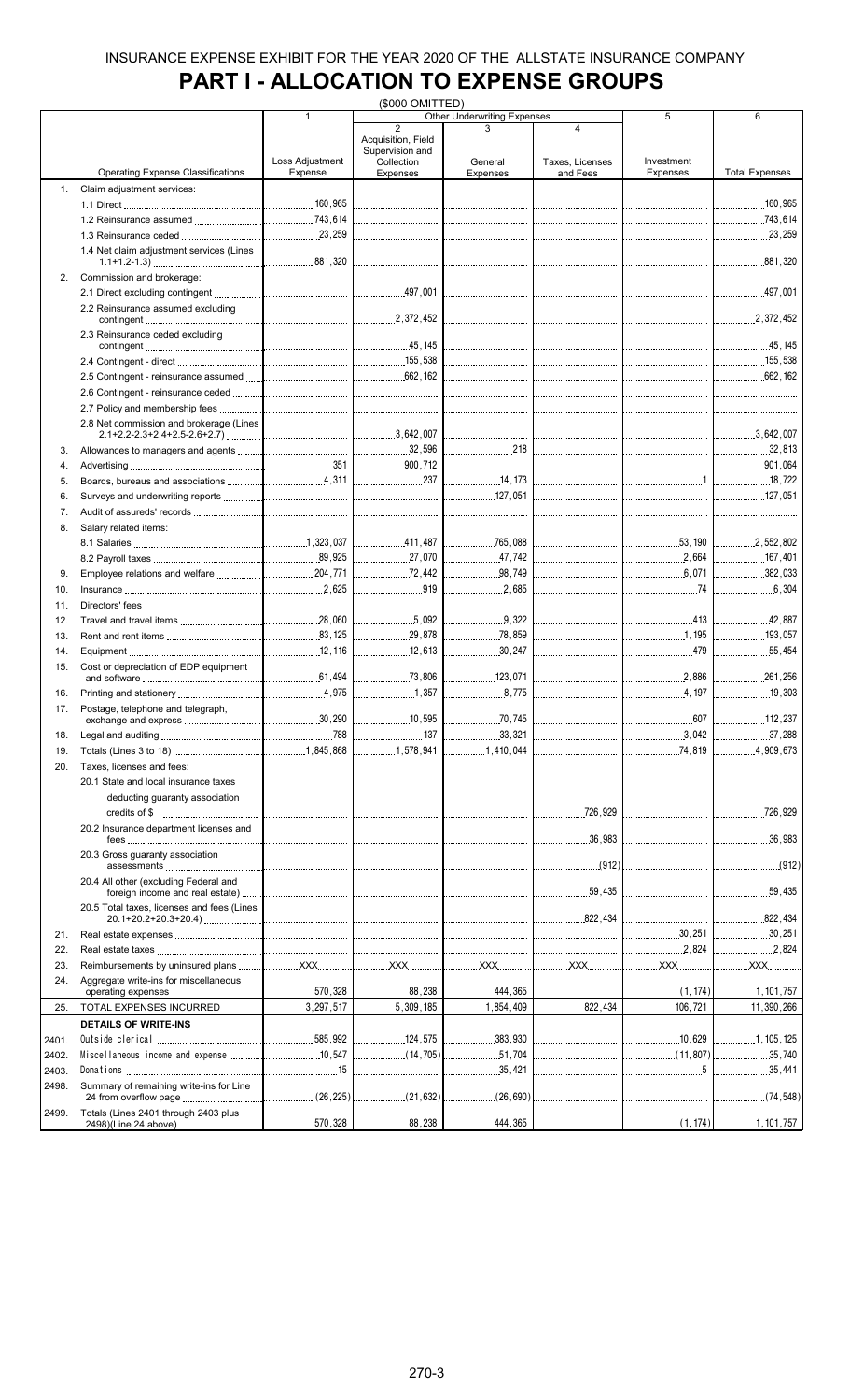### **PART II - ALLOCATION TO LINES OF BUSINESS NET OF REINSURANCE**

PREMIUMS, LOSSES, EXPENSES, RESERVES AND PROFITS AND PERCENTAGES TO PREMIUMS EARNED FOR BUSINESS NET OF REINSURANCE

(\$000 OMITTED)

|            |                                                                  |                                            |                          |                                          |                |                               |      |                        |               |                                                 | Loss Adjustment Expense |                          |          |                          |                     |                                                 |            | <b>Loss Adjustment Expense</b> |            |                              |       |                  |       |
|------------|------------------------------------------------------------------|--------------------------------------------|--------------------------|------------------------------------------|----------------|-------------------------------|------|------------------------|---------------|-------------------------------------------------|-------------------------|--------------------------|----------|--------------------------|---------------------|-------------------------------------------------|------------|--------------------------------|------------|------------------------------|-------|------------------|-------|
|            |                                                                  |                                            |                          |                                          |                |                               |      |                        |               |                                                 |                         |                          |          |                          |                     |                                                 |            |                                |            |                              |       |                  |       |
|            |                                                                  | <b>Premiums Written</b><br>(Pg. 8, Pt. 1B, |                          | <b>Premiums Earned</b><br>(Pg. 6, Pt. 1, |                | Dividends to<br>Policyholders |      | <b>Incurred Loss</b>   |               | Defense and Cost<br><b>Containment Expenses</b> |                         | Adjusting and Other      |          | <b>Unpaid Losses</b>     |                     | Defense and Cost<br><b>Containment Expenses</b> |            | Adjusting and Other            |            | Unearned Premium<br>Reserves |       |                  |       |
|            |                                                                  | Col. 6)                                    |                          | Col. 4)                                  |                | (Pg. 4, Line 17)              |      | (Pg. 9, Pt. 2, Col. 7) |               | Incurred                                        |                         | <b>Expenses Incurred</b> |          | (Pg. 10, Pt. 2A, Col. 8) |                     | Unpaid                                          |            | <b>Expenses Unpaid</b>         |            | (Pg. 7, Pt. 1A, Col. 5)      |       | Agents' Balances |       |
|            |                                                                  |                                            | $\overline{2}$           | $\mathbf{3}$                             | $\overline{4}$ | -5                            | 6    |                        | 8             | -9                                              | 10                      | 11                       | 12       | 13                       | 14                  | 15                                              | 16         | 17                             | 18         | 19                           | 20    | 21               | 22    |
|            |                                                                  | Amount                                     | %                        | Amount                                   | $\%$           | Amount                        | $\%$ | Amount                 | $\frac{0}{0}$ | Amount                                          | $\frac{0}{0}$           | Amount                   | %        | Amount                   | %                   | Amount                                          | %          | Amount                         | %          | Amount                       | %     | Amount           | $\%$  |
|            | <b>Fire</b>                                                      | .44,952                                    | XXX                      | .45,724                                  | 100.0          |                               |      | 28,478                 | .62.3         | .1.576                                          | .3.4                    | 1,522                    | .3.3     | .14,689                  | .32.1               | .1.594                                          | .3.5       | .675                           | .1.5       | 23,442                       | .51.3 | .7.171           | .15.7 |
| 2.1        | <b>Allied Lines</b>                                              | .1.786                                     | XXX.                     | .1.832                                   | 100.0          |                               |      | .1.090                 | 59.5          | 17                                              | 0.9                     | (82)                     | (4.5)    | .1.027                   | .56.1               | 65                                              | .3.5       | 771                            | .42.1      | 882                          | .48.2 | .285             | .15.6 |
| 2.2        | Multiple Peril Crop                                              |                                            | .XXX.                    |                                          | 100.0<br>100.0 |                               |      |                        |               |                                                 |                         | .9.307                   |          |                          |                     |                                                 |            | .5.961                         |            |                              |       | (7.844)          |       |
| 2.3        | Federal Flood.<br>Private Crop                                   |                                            | XXX.<br>XXX.             |                                          | 100.0          |                               |      |                        |               |                                                 |                         |                          |          |                          |                     |                                                 |            |                                |            |                              |       |                  |       |
| 2.4<br>2.5 | Private Flood                                                    |                                            | XXX.                     |                                          | 100.0          |                               |      |                        |               |                                                 |                         |                          |          |                          |                     |                                                 |            |                                |            |                              |       |                  |       |
| 3.         | Farmowners Multiple Peril                                        |                                            | XXX.                     |                                          | 100.0          |                               |      |                        |               |                                                 |                         |                          |          |                          |                     |                                                 |            |                                |            |                              |       |                  |       |
| 4.         | Homeowners Multiple Peril                                        | 8.314.606                                  | .XXX.                    | 8, 187, 778                              | 100.0          |                               |      | 4,616,446              | 56.4          | 198.558                                         | .2.4                    | 720.154                  | 8.8      | 1.826.705                | .22.3               | .230.571                                        | .2.8       | .215,921                       | .2.6       | 4,463,416                    | .54.5 | 1,325,562        | .16.2 |
| 5.1        | Commercial Multiple Peril (Non-                                  |                                            |                          |                                          |                |                               |      |                        |               |                                                 |                         |                          |          |                          |                     |                                                 |            |                                |            |                              |       |                  |       |
|            | Liability Portion)                                               | 494, 130                                   | $\mathsf{XXX}$ .         | 496,479                                  | 100.0          |                               |      | .299,850               | 60.4          | 8,782                                           | 1.8                     | 47,709                   | 9.6      | 97.116                   | 19.6                | 9.328                                           | .1.9       | 18,554                         | 3.7        | 259.454                      | 52.3  | .78,738          | 15.9  |
| 5.2        | Commercial Multiple Peril (Liability                             |                                            |                          |                                          |                |                               |      |                        |               |                                                 |                         |                          |          |                          |                     |                                                 |            |                                |            |                              |       |                  |       |
|            | Portion)                                                         | .131,030                                   | .XXX.                    | .131,100                                 | 100.0          |                               |      | 19,313                 | 14.7          | .2.039                                          | .1.6                    | .8,705                   | 6.6      | 141,219                  | .107.7              | 22,777                                          | .17.4      | .12,196                        | .9.3       | 67,668                       | .51.6 | .20,879          | .15.9 |
| 6.         | Mortgage Guaranty                                                |                                            | .XXX.                    |                                          | 100.0          |                               |      |                        |               |                                                 |                         |                          |          |                          |                     |                                                 |            |                                |            |                              |       |                  |       |
| 8          | Ocean Marine                                                     | .7.757                                     | XXX.                     | .7.217                                   | 100.0          |                               |      | .4.192                 | 58.1          | 91                                              | .1.3                    | 602                      | 8.3      | .1,253                   | .17.4               | .113                                            | 1.6        | 123                            | .1.7       | .3.568                       | 49.4  | .1.239           | .17.2 |
|            | <b>Inland Marine</b>                                             | 185,855                                    | XXX                      | 186,518                                  | 100.0          |                               |      | .78,275                | 42.0          | .3,352                                          | .1.8                    | .15,599                  | 8.4      | 16,447                   | 8.8                 | 1,089                                           | 0.6        | .4,070                         | .2.2       | .91,693                      | 49.2  | .29,682          | 15.9  |
| 10.        | <b>Financial Guaranty</b>                                        |                                            | XXX.                     |                                          | 100.0          |                               |      |                        |               |                                                 |                         |                          |          |                          |                     |                                                 |            |                                |            |                              |       |                  |       |
| 11.        | <b>Medical Professional Liability</b>                            |                                            | .XXX.                    |                                          | 100.0          |                               |      | (46)                   |               | .59                                             |                         | - 5                      |          | .69                      |                     | .27                                             |            |                                |            |                              |       |                  |       |
| 12.        | Earthquake                                                       | .2.350                                     | .XXX.                    | .2,429                                   | 100.0          |                               |      | 1,366<br>(1)           | 56.2          | .34                                             | 1.4                     | .26                      | 1.1      | .479                     | .19.7               | 6                                               | 0.2        | 21                             | 0.9        | .1.221                       | 50.3  | .375             | .15.4 |
| 13.        | Group A&H (See Interrogatory 1)                                  |                                            | XXX.                     |                                          | 100.0<br>100.0 |                               |      |                        |               |                                                 |                         |                          |          |                          |                     |                                                 |            |                                |            |                              |       |                  |       |
| 14.        | Credit A&H                                                       |                                            | .XXX.<br>XXX.            |                                          | 100.0          |                               |      | (1)                    |               |                                                 |                         |                          |          |                          |                     |                                                 |            |                                |            |                              |       |                  |       |
| 15.<br>16. | Other A&H (See Interrogatory 1)<br>Workers' Compensation         | .33                                        | XXX.                     | .28                                      | 100.0          |                               |      | .3,682                 | .13, 257.9    | .811                                            | .2,919.6                | (71)                     | (257.1)  | .61,688                  | 222,096.8           | .3,680                                          | .13, 250.5 | 4,527                          | .16, 298.6 |                              | .18.8 |                  | 18.8  |
| 17.1       | Other Liability - Occurrence                                     | 407,301                                    | XXX.                     | 399.721                                  | 100.0          |                               |      | 278.024                | 69.6          | 4.478                                           | $-1.1$                  | 14.781                   | 3.7      | 902.916                  | 225.9               | 69.711                                          | 17.4       | 31.419                         | 7.9        | 191.407                      | 47.9  | 64.732           | 16.2  |
| 17.2       | Other Liability - Claims-Made                                    |                                            | XXX.                     |                                          | 100.0          |                               |      |                        |               |                                                 |                         |                          |          |                          |                     |                                                 |            |                                |            |                              |       |                  |       |
| 17.3       | Excess Workers' Compensation                                     |                                            | .XXX                     |                                          | 100.0          |                               |      |                        |               |                                                 |                         |                          |          |                          |                     |                                                 |            |                                |            |                              |       |                  |       |
| 18.        | Products Liability                                               | .456                                       | .XXX.                    | .481                                     | 100.0          |                               |      | .49, 174               | .10.226.4     | .26, 297                                        | .5,468.9                | .7.834                   | .1,629.2 |                          | .725,042 .150,781.6 | 187, 352                                        | .38,962.2  | .52,005                        | 10,815.1   | .202                         | .42.0 | .73              | .15.1 |
| 19.1, 19.2 | Private Passenger Auto Liability                                 | 12, 220, 471                               | XXX.                     | 12,336,836                               | 100.0          |                               |      | 6,714,893              | .54.4         | 553, 126                                        | 4.5                     | .885,537                 | .7.2     | 9,047,449                | 73.3                | 2, 179, 956                                     | .17.7      | 694,349                        | .5.6       | .3,239,881                   | .26.3 | 1,951,646        | .15.8 |
| 19.3, 19.4 | <b>Commercial Auto Liability</b>                                 | 488,343                                    | XXX.                     | .464,213                                 | 100.0          |                               |      | .297,316               | 64.0          | .56,166                                         | .12.1                   | 36,399                   | .7.8     | .682,341                 | .147.0              | .111.265                                        | .24.0      | 43,972                         | .9.5       | 180, 121                     | .38.8 | .75,696          | .16.3 |
| 21.1       | Private Passenger Auto Physical                                  |                                            |                          |                                          |                |                               |      |                        |               |                                                 |                         |                          |          |                          |                     |                                                 |            |                                |            |                              |       |                  |       |
|            | Damage                                                           | 9,572,569                                  | .XXX.                    | .9.540.177                               | 100.0          |                               |      | 4,478,438              | 46.9          | .16,947                                         | .0.2                    | .663,559                 | .7.0     | .335,065                 | .3.5                | .20.457                                         | .0.2       | .71,835                        | .0.8       | .2,584,923                   | .27.1 | 1,528,474        | .16.0 |
| 21.2       | Commercial Auto Physical Damage                                  | .110,850                                   | $\mathsf{XXX}$ .         | .109,869                                 | 100.0          |                               |      | 66,333                 | 60.4          | .429                                            | .0.4                    | .3,980                   | .3.6     | .11,066                  | .10.1               | .443                                            | .0.4       | .635                           | .0.6       | .45,569                      | .41.5 | .17,700          | .16.1 |
| 22.        | Aircraft (all perils)                                            |                                            | XXX.                     |                                          | 100.0          |                               |      | .556                   |               | .28                                             |                         | .19                      |          | .2,296                   |                     | 87                                              |            | .41                            |            |                              |       |                  |       |
| 23.        | Fidelity                                                         |                                            | XXX.                     |                                          | 100.0          |                               |      | .20                    | 485.9         |                                                 | 0.0                     |                          | 6.4      |                          | .11.8               |                                                 | 0.0        |                                | .5.3       |                              | 84.4  |                  | .18.5 |
| 24.        | Surety                                                           |                                            | XXX.                     |                                          | 100.0<br>100.0 |                               |      | (32)                   | (2.873.6)     | (1)                                             | (107.7)                 | $\overline{2}$           | (4.3)    | .34                      | .3,066.1            | - 1                                             | 118.7      |                                | 4.8        |                              |       |                  | .16.0 |
| 26.        | Burglary and Theft                                               |                                            | XXX.                     |                                          | 100.0          |                               |      | . 9<br>(159)           |               | (102)                                           |                         | .143                     |          | 997                      |                     | .57                                             |            | 252                            |            |                              |       | (115)            |       |
| 27.<br>28. | Boiler and Machinery<br>Credit                                   |                                            | $\mathsf{XXX}$ .<br>XXX. |                                          | 100.0          |                               |      |                        |               |                                                 |                         |                          |          |                          |                     |                                                 |            |                                |            |                              |       |                  |       |
| 29.        | International                                                    |                                            | XXX.                     |                                          | 100.0          |                               |      |                        |               |                                                 |                         |                          |          |                          |                     |                                                 |            |                                |            |                              |       |                  |       |
| 30.        | Warranty                                                         | 86,053                                     | XXX.                     | .83,408                                  | 100.0          |                               |      | .58,858                | .70.6         | .8,669                                          | .10.4                   | .413                     | .0.5     | .3,275                   | 3.9                 |                                                 |            |                                |            | .19.815                      | .23.8 | .13,743          | .16.5 |
| 31, 32, 33 | Reinsurance - Nonproportional                                    |                                            |                          |                                          |                |                               |      |                        |               |                                                 |                         |                          |          |                          |                     |                                                 |            |                                |            |                              |       |                  |       |
|            | Assumed                                                          |                                            | XXX                      |                                          | 100.0          |                               |      | (274)                  |               | (37)                                            |                         |                          |          | 1,738                    |                     | .33                                             |            |                                |            |                              |       |                  |       |
| 34.        | Aggregate write-ins for Other Lines                              |                                            |                          |                                          |                |                               |      |                        |               |                                                 |                         |                          |          |                          |                     |                                                 |            |                                |            |                              |       |                  |       |
|            | of Business                                                      | 10, 164                                    | <b>XXX</b>               | 10,321                                   | 100.0          |                               |      | 12                     | 0.1           |                                                 | 0.0                     | 55                       | 0.5      |                          | 0.0                 | $\overline{1}$                                  | 0.0        |                                | 0.0        | 4,940                        | 47.9  | 1,623            | 15.7  |
| 35.        | TOTAL (Lines 1 through 34)                                       | 32,078,711                                 | <b>XXX</b>               | 32,004,137                               | 100.0          |                               |      | 16.995.812             | 53.1          | 881,320                                         | 2.8                     | 2.416.197                | 7.5      | 13,872,917               | 43.3                | 2,838,613                                       | 8.9        | 1, 157, 335                    | 3.6        | 11, 178, 211                 | 34.9  | 5.109.665        | 16.0  |
|            | <b>DETAILS OF WRITE-INS</b>                                      |                                            |                          |                                          |                |                               |      |                        |               |                                                 |                         |                          |          |                          |                     |                                                 |            |                                |            |                              |       |                  |       |
| 3401.      | Identity theft                                                   | 10.164                                     | .XXX.                    | .10.321                                  | 100.0          |                               |      | 12                     | 0.1           |                                                 | 0.0                     | 55                       | .0.5     |                          | .0.0                |                                                 | 0.0        |                                | .0.0       | 4.940                        | 47.9  | .1,623           | .15.7 |
| 3402.      | Miscellaneous taxes unassigned                                   |                                            | $\overline{X}$ XXX.      |                                          | 100.0          |                               |      |                        |               |                                                 |                         |                          |          |                          |                     |                                                 |            |                                |            |                              |       |                  |       |
| 3403.      |                                                                  |                                            | XXX.                     |                                          |                |                               |      |                        |               |                                                 |                         |                          |          |                          |                     |                                                 |            |                                |            |                              |       |                  |       |
| 3498.      | Summary of remaining write-ins for<br>Line 34 from overflow page |                                            | XXX.                     |                                          | 100.0          |                               |      |                        |               |                                                 |                         |                          |          |                          |                     |                                                 |            |                                |            |                              |       |                  |       |
| 3499.      | Totals (Lines 3401 thru 3403 plus                                |                                            |                          |                                          |                |                               |      |                        |               |                                                 |                         |                          |          |                          |                     |                                                 |            |                                |            |                              |       |                  |       |
|            | 3498)(Line 34 above)                                             | 10, 164                                    | <b>XXX</b>               | 10,321                                   | 100.0          |                               |      | 12                     | 0.1           |                                                 | 0.0                     | 55                       | 0.5      | $\overline{4}$           | 0.0                 | 1                                               | 0.0        |                                | 0.0        | 4,940                        | 47.9  | 1.623            | 15.7  |
|            |                                                                  |                                            |                          |                                          |                |                               |      |                        |               |                                                 |                         |                          |          |                          |                     |                                                 |            |                                |            |                              |       |                  |       |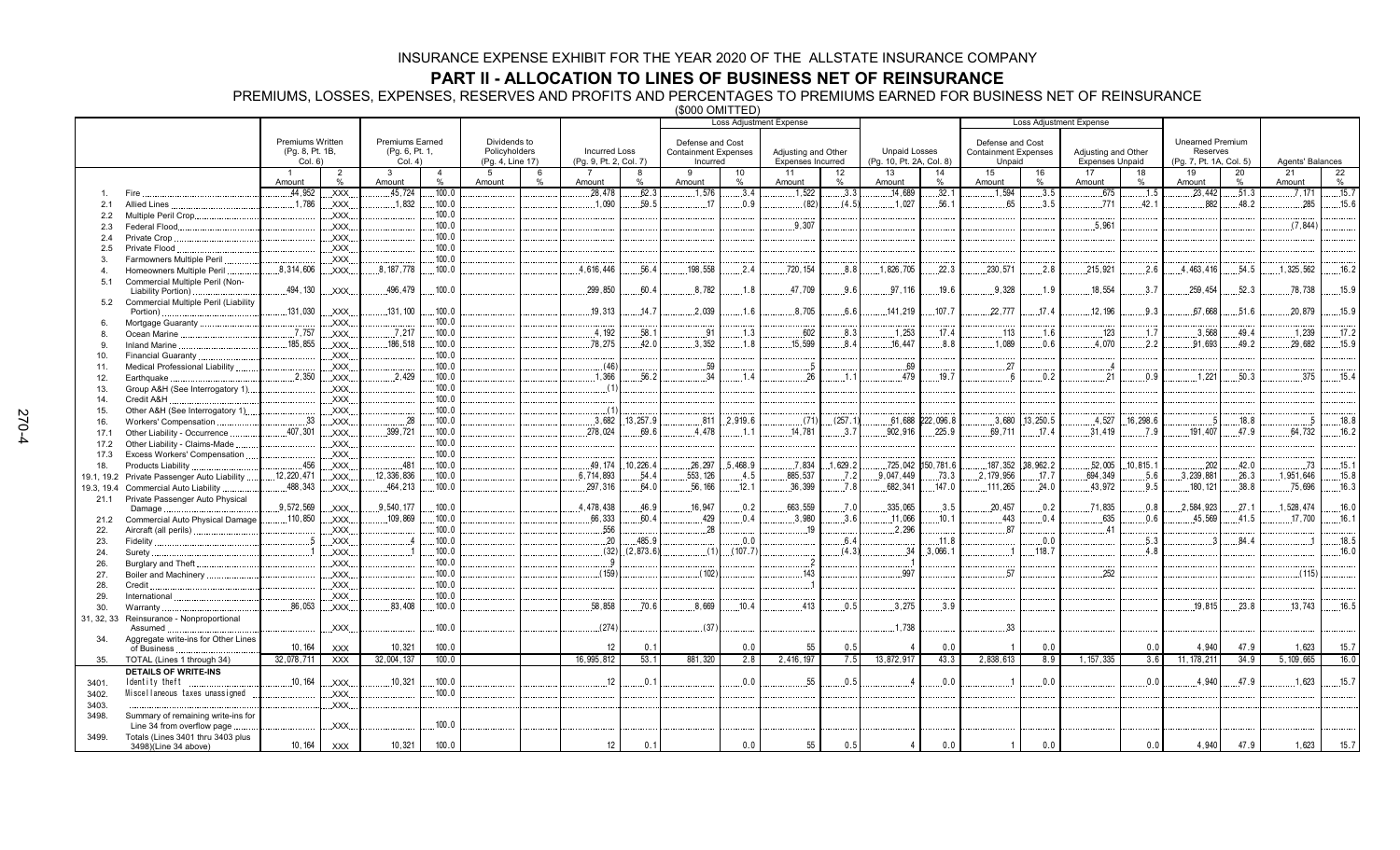**PART II - ALLOCATION TO LINES OF BUSINESS NET OF REINSURANCE (Continued)<br>PREMIUMS, LOSSES, EXPENSES, RESERVES AND PROFITS AND PERCENTAGES TO PREMIUMS EARNED FOR BUSINESS NET OF REINSURANCE<br>(\$000 OMITTED)** 

|                |                                                             |                                                           |       |                                   |       | Other Underwriting Expenses              |      |                                                           |               |                                  |               |                                         |               |                                           |               |                                               |                         |                                        |               |                             |                     |
|----------------|-------------------------------------------------------------|-----------------------------------------------------------|-------|-----------------------------------|-------|------------------------------------------|------|-----------------------------------------------------------|---------------|----------------------------------|---------------|-----------------------------------------|---------------|-------------------------------------------|---------------|-----------------------------------------------|-------------------------|----------------------------------------|---------------|-----------------------------|---------------------|
|                |                                                             |                                                           |       |                                   |       | Other Acquisitions, Field                |      |                                                           |               |                                  |               |                                         |               |                                           |               | Profit or Loss                                |                         |                                        |               |                             |                     |
|                |                                                             |                                                           |       | Taxes, Licenses &                 |       | Supervision, and Collection              |      |                                                           |               | Other Income Less Other          |               |                                         |               | Investment Gain                           |               | Excluding                                     |                         |                                        |               |                             |                     |
|                |                                                             | Commission and Brokerage                                  |       | Fees Incurred                     |       | <b>Expenses Incurred</b>                 |      |                                                           |               | Expenses                         |               | Pre-Tax Profit or Loss                  |               | on Funds                                  |               | <b>Investment Gain</b>                        |                         | Investment Gain                        |               |                             |                     |
|                |                                                             | <b>Expenses Incurred</b><br>(IEE Pt. 1, Line 2.8, Col. 2) |       | (IEE Pt. 1, Line<br>20.5, Col. 4) |       | (IEE Pt. 1, Line 25<br>minus 2.8 Col. 2) |      | General Expenses Incurred<br>(IEE Pt. 1, Line 25, Col. 3) |               | (Pg. 4, Line 15<br>minus Line 5) |               | <b>Excluding All</b><br>Investment Gain |               | Attributable to Insurance<br>Transactions |               | Attributable to<br><b>Capital and Surplus</b> |                         | Attributable to<br>Capital and Surplus |               | <b>Total Profit or Loss</b> |                     |
|                |                                                             | 23                                                        | 24    | 25                                | 26    | 27                                       | 28   | 29                                                        | 30            | 31                               | 32            | 33                                      | 34            | 35                                        | 36            | 37                                            | 38                      | 39                                     | 40            | 41                          | 42                  |
|                |                                                             | Amount                                                    | $\%$  | Amount                            | 0/2   | Amount                                   | $\%$ | Amount                                                    | $\frac{0}{0}$ | Amount                           | $\frac{9}{6}$ | Amount                                  | $\frac{1}{2}$ | Amount                                    | $\frac{0}{0}$ | Amount                                        | $\frac{9}{6}$           | Amount                                 | $\frac{0}{0}$ | Amount                      | $\%$                |
|                | Fire                                                        | .3,502                                                    | .7.7  | .597                              | .1.3  | 548                                      | .1.2 | .2,320                                                    | .5.1          | .42                              | .0.1          | .7,225                                  | .15.8         | .2,245                                    | .4.9          | .9,470                                        | .20.7                   | .2,363                                 | .5.2          | 11,834                      | .25.9               |
| 2.1            | Allied Lines                                                | .248                                                      | .13.6 | 62                                | 3.4   | 108                                      | 5.9  | .714                                                      | .39.0         | 6                                | .0.3          | (321)                                   | (17.5)        | .167                                      | .9.1          | (154)                                         | (8.4)                   | .147                                   | .8.0          | (7)                         | (0.4)               |
| 2.2            | Multiple Peril Crop                                         |                                                           |       |                                   |       |                                          |      |                                                           |               |                                  |               |                                         |               |                                           |               |                                               |                         |                                        |               |                             |                     |
| 2.3            | Federal Flood                                               | (165)                                                     |       | .821                              |       | (16.151)                                 |      | (6.443)                                                   |               |                                  |               | .12.631                                 |               | .1.144                                    |               | .13.775                                       |                         | 135                                    |               | 13.909                      |                     |
| 2.4.           | Private Crop                                                |                                                           |       |                                   |       |                                          |      |                                                           |               |                                  |               |                                         |               |                                           |               |                                               |                         |                                        |               |                             |                     |
| 2.5            | Private Flood                                               |                                                           |       |                                   |       |                                          |      |                                                           |               |                                  |               |                                         |               |                                           |               |                                               |                         |                                        |               |                             |                     |
| 3.             | Farmowners Multiple Peril                                   |                                                           |       |                                   |       |                                          |      |                                                           |               |                                  |               |                                         |               |                                           |               |                                               |                         |                                        |               |                             |                     |
| $\overline{a}$ | Homeowners Multiple Peril                                   | 972.814                                                   | .11.9 | .214,512                          | .2.6  | .397,081                                 | .4.8 | .328,923                                                  | .4.0          | .45,941                          | 0.6           | .785,230                                | .9.6          | 340,472                                   | .4.2          | 1, 125, 701                                   | .13.7                   | 442, 122                               | .5.4          | .1,567,824                  | .19.1               |
| 5.1            | Commercial Multiple Peril (Non-                             |                                                           |       |                                   |       |                                          |      |                                                           |               |                                  |               |                                         |               |                                           |               |                                               |                         |                                        |               |                             |                     |
| 5.2            | Liability Portion).<br>Commercial Multiple Peril (Liability | 70,973                                                    | .14.3 | .13, 140                          | .2.6  | .31,608                                  | 6.4  | .52,461                                                   | .10.6         | .4,803                           | .1.0          | (23, 241)                               | (4.7)         | .17,721                                   | .3.6          | (5, 520)                                      | (1.1)                   | .27,791                                | .5.6          | .22.271                     | .4.5                |
|                | Portion).                                                   | .12.184                                                   | .9.3  | .2,720                            | .2.1  | .6,248                                   | .4.8 | 12.081                                                    | .9.2          | .951                             | .0.7          | .68,762                                 | .52.4         | .17,044                                   | 13.0          | .85,806                                       | .65.5                   | .10,725                                | 8.2           | .96,531                     | .73.6               |
|                | Mortgage Guaranty                                           |                                                           |       |                                   |       |                                          |      |                                                           |               |                                  |               |                                         |               |                                           |               |                                               |                         |                                        |               |                             |                     |
| -8.            | Ocean Marine                                                | .995                                                      | .13.8 | .159                              | .2.2  | .514                                     | .7.1 | .980                                                      | .13.6         | .63                              | 0.9           | (252)                                   | (3.5)         | .207                                      | .2.9          | (46)                                          | (0.6)                   | .370                                   | .5.1          | .325                        | .4.5                |
| 9.             | Inland Marine.                                              | .23.127                                                   | .12.4 | .4.567                            | .2.4  | .11,041                                  | .5.9 | 19.855                                                    | ,10.6         | .704                             | 0.4           | 31,406                                  | .16.8         | .4,547                                    | 2.4           | .35,953                                       | .19.3                   | 9.351                                  | .5.0          | 45,304                      | .24.3               |
| 10.            | Financial Guaranty.                                         |                                                           |       |                                   |       |                                          |      |                                                           |               |                                  |               |                                         |               |                                           |               |                                               |                         |                                        |               |                             |                     |
| 11.            | Medical Professional Liability.                             |                                                           |       |                                   |       |                                          |      |                                                           |               |                                  |               | (18)                                    |               | .10                                       |               | (8)                                           |                         | . . 3                                  |               | (5)                         |                     |
| 12.            | Earthquake.                                                 | 262                                                       | 10.8  | 50                                | .2.1  | 110                                      | 4.5  | 91                                                        | 3.7           | (2)                              | (0, 1)        | 488                                     | 20.1          | 76                                        | 3.1           | .564                                          | 23.2                    | 121                                    | 5.0           | 684                         | .28.2               |
| 13.            | Group A&H (See Interrogatory 1).                            |                                                           |       |                                   |       |                                          |      |                                                           |               |                                  |               |                                         |               |                                           |               |                                               |                         |                                        |               |                             |                     |
| 14.            | Credit A&H.                                                 |                                                           |       |                                   |       |                                          |      |                                                           |               |                                  |               |                                         |               |                                           |               |                                               |                         |                                        |               |                             |                     |
| 15.            | Other A&H (See Interrogatory 1)                             |                                                           |       |                                   |       |                                          |      |                                                           |               |                                  |               |                                         |               |                                           |               |                                               |                         |                                        |               |                             |                     |
| 16.            | Workers' Compensation                                       |                                                           |       |                                   |       |                                          |      |                                                           |               |                                  |               |                                         |               |                                           |               |                                               |                         |                                        |               |                             |                     |
|                |                                                             |                                                           |       |                                   |       |                                          |      |                                                           |               |                                  |               |                                         | 18,834.2      |                                           |               |                                               |                         |                                        |               |                             |                     |
|                |                                                             |                                                           |       | .19                               | .69.7 |                                          |      | .816                                                      | 2.939.3       | (1)                              | (4.9)         | (5, 231)                                |               | .5.398                                    | 19,432.8      | .166                                          | 598.6                   | .1.740                                 | .6,263.0      |                             | $.1,906$ $.6,861.6$ |
| 17.1           | Other Liability - Occurrence                                | 46.445                                                    | .11.6 | 9.096                             | 2.3   | 20.953                                   | 5.2  | 27.196                                                    | 6.8           | 3.763                            | 0.9           | 2.510                                   | 0.6           | 82.058                                    | .20.5         | 84.569                                        | 21.2                    | 42.176                                 | .10.6         | 126,745                     | $\dots$ 31.7        |
| 17.2           | Other Liability - Claims-Made                               |                                                           |       |                                   |       |                                          |      |                                                           |               |                                  |               |                                         |               |                                           |               |                                               |                         |                                        |               |                             |                     |
| 17.3           | Excess Workers' Compensation                                |                                                           |       |                                   |       |                                          |      |                                                           |               |                                  |               |                                         |               |                                           |               |                                               |                         |                                        |               |                             |                     |
| 18.            | Products Liability                                          |                                                           |       |                                   |       |                                          |      |                                                           |               |                                  |               |                                         |               |                                           |               |                                               |                         |                                        |               |                             |                     |
|                |                                                             |                                                           |       |                                   |       |                                          |      |                                                           |               |                                  |               |                                         | 17,306.7      |                                           |               |                                               |                         |                                        |               |                             |                     |
|                |                                                             | .69                                                       | .14.3 | .10                               | .2.0  | .28                                      | .5.8 | .290                                                      | 60.3          | - 1                              | .0.1          | (83, 220)                               |               | 74,703                                    | .15.535.4     |                                               | $(8, 517)$ $(1, 771.3)$ | .24.033                                | 4.998.0       |                             | $.15,516$ 3,226.7   |
|                | 19.1, 19.2 Private Passenger Auto Liability                 | 1.356.603                                                 | .11.0 | .318.013                          | 2.6   | 664.487                                  | .5.4 | 791.876                                                   | 6.4           | 20.845                           | 0.2           | .1.073.146                              | 8.7           | 996.110                                   | 8.1           | .2.069.256                                    | .16.8                   | .754.883                               | .6.1          | 2.824.139                   | 22.9                |
| 19.3, 19.4     | Commercial Auto Liability                                   | .33,679                                                   | .7.3  | .28,057                           | 6.0   | .9,801                                   | .2.1 | .26,023                                                   | .5.6          | (1, 155)                         | (0.2)         | (24, 382)                               | (5.3)         | .66,480                                   | .14.3         | .42,098                                       | .9.1                    | .37,989                                | .8.2          | 80,087                      | .17.3               |
| 21.1           | Private Passenger Auto Physical<br>Damage.                  | .1, 109, 381                                              | .11.6 | 226,315                           | .2.4  | .538, 145                                | .5.6 | .590,045                                                  | 6.2           | 25,389                           | .0.3          | .1,942,737                              | ,20.4         | 64,719                                    | .0.7          | .2,007,456                                    | 21.0                    | .357,848                               | .3.8          | 2,365,304                   | .24.8               |
| 21.2           | Commercial Auto Physical Damage                             | .8,601                                                    | .7.8  | .3,623                            | 3.3   | .2.075                                   | .1.9 | .5.729                                                    | .5.2          | (289)                            | (0.3)         | .18, 811                                | .17.1         | .2.546                                    | .2.3          | 21,357                                        | .19.4                   | 4,743                                  | .4.3          | .26, 100                    | .23.8               |
| 22.            | Aircraft (all perils)                                       |                                                           |       |                                   |       |                                          |      |                                                           |               |                                  |               | (603)                                   |               | .171                                      |               | (432)                                         |                         | .55                                    |               | (376)                       |                     |
| 23.            | Fidelity.                                                   | $\overline{1}$                                            | .18.5 |                                   | .2.0  |                                          | .8.2 | $\overline{a}$                                            | .93.4         |                                  | (1.1)         | (21)                                    | (515.5)       |                                           | .2.5          | (21)                                          | (513.0)                 |                                        | 0.8           | (20)                        | (504.1)             |
| 24.            | Surety.                                                     |                                                           |       |                                   |       |                                          |      |                                                           |               |                                  |               | . . 34                                  | 3,085.6       |                                           | .359.7        | .38                                           | .3,445.3                |                                        | .118.6        | .39                         | 3,563.8             |
| 26.            | Burglary and Theft                                          |                                                           |       |                                   |       |                                          |      |                                                           |               |                                  |               | (11)                                    |               |                                           |               | (11)                                          |                         |                                        |               | (11)                        |                     |
| 27.            | Boiler and Machinery                                        | 135                                                       |       | .94                               |       | 84                                       |      | .820                                                      |               | 21                               |               | (994)                                   |               | .121                                      |               | (873)                                         |                         | .35                                    |               | (838)                       |                     |
| 28.            | Credit                                                      |                                                           |       |                                   |       |                                          |      |                                                           |               |                                  |               | (6)                                     |               |                                           |               | (6)                                           |                         |                                        |               | (6)                         |                     |
| 29.            | International                                               |                                                           |       |                                   |       |                                          |      |                                                           |               |                                  |               |                                         |               |                                           |               |                                               |                         |                                        |               |                             |                     |
| 30.            | Warranty                                                    | .1,972                                                    | .2.4  |                                   |       |                                          |      | 172                                                       | .0.2          |                                  | 0.0           | 13,324                                  | 16.0          | .783                                      | 0.9           | .14.107                                       | 16.9                    | 2,645                                  | 3.2           | 16,752                      | 20.1                |
| 31, 32, 33     | Reinsurance - Nonproportional                               |                                                           |       |                                   |       |                                          |      |                                                           |               |                                  |               |                                         |               |                                           |               |                                               |                         |                                        |               |                             |                     |
|                | Assumed                                                     |                                                           |       |                                   |       |                                          |      |                                                           |               |                                  |               | .311                                    |               | 152                                       |               | 463                                           |                         | 49                                     |               | 512                         |                     |
| 34.            | Aggregate write-ins for Other Lines<br>of Business          | 1, 179                                                    | 11.4  | 576                               | 5.6   | 498                                      | 4.8  | 458                                                       | 4.4           | 66                               | 0.6           | 7,609                                   | 73.7          | 168                                       | 1.6           | 7,777                                         | 75.3                    | 480                                    | 4.6           | 8,257                       | 80.0                |
| 35.            | TOTAL (Lines 1 through 34)                                  | 3,642,007                                                 | 11.4  | 822,434                           | 2.6   | 1,667,179                                | 5.2  | 1,854,409                                                 | 5.8           | 101, 147                         | 0.3           | 3,825,927                               | 12.0          | 1,677,045                                 | 5.2           | 5,502,972                                     | 17.2                    | 1,719,806                              | 5.4           | 7,222,778                   | 22.6                |
|                | <b>DETAILS OF WRITE-INS</b>                                 |                                                           |       |                                   |       |                                          |      |                                                           |               |                                  |               |                                         |               |                                           |               |                                               |                         |                                        |               |                             |                     |
| 3401.          | Identity theft                                              | 1.179                                                     | .11.4 | .246                              | .2.4  | 498                                      | .4.8 | 458                                                       | .4.4          | .66                              | 0.6           | .7.939                                  | .76.9         | 168                                       | .1.6          | .8,107                                        | .78.5                   | .480                                   | .4.6          | .8,587                      | 83.2                |
| 3402.          | Miscellaneous taxes unassigned                              |                                                           |       | .330                              |       |                                          |      |                                                           |               |                                  |               | (330)                                   |               |                                           |               | (330)                                         |                         |                                        |               | (330)                       |                     |
| 3403.          |                                                             |                                                           |       |                                   |       |                                          |      |                                                           |               |                                  |               |                                         |               |                                           |               |                                               |                         |                                        |               |                             |                     |
| 3498.          | Summary of remaining write-ins for                          |                                                           |       |                                   |       |                                          |      |                                                           |               |                                  |               |                                         |               |                                           |               |                                               |                         |                                        |               |                             |                     |
|                | Line 34 from overflow page                                  |                                                           |       |                                   |       |                                          |      |                                                           |               |                                  |               |                                         |               |                                           |               |                                               |                         |                                        |               |                             |                     |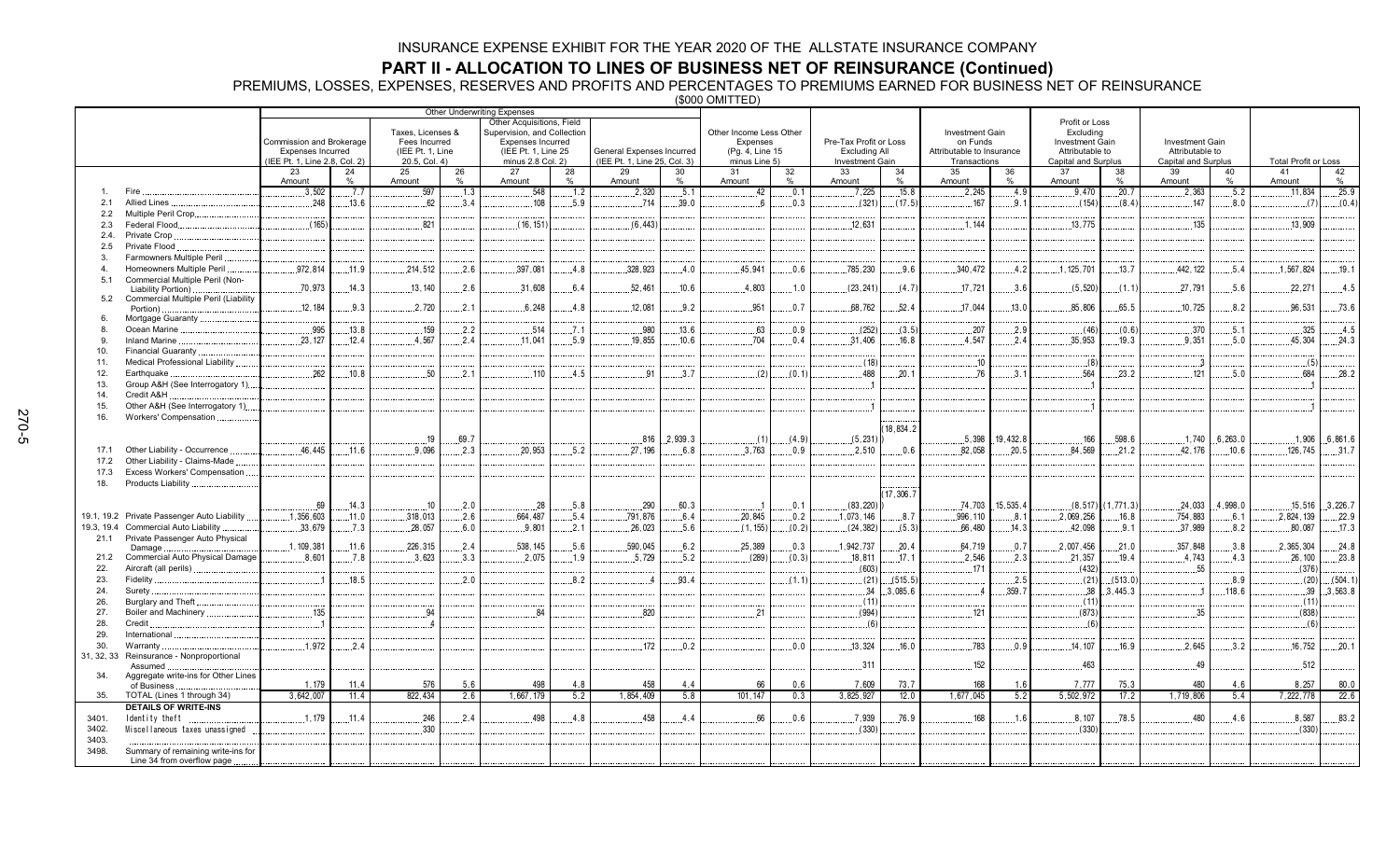|             | EXPENSE EXHIBIT FOR THE YEAR 2020 OF THE ALLSTATE INSURANCE C<br><b>COMPANY</b><br><b>INSURANCE E.</b> |  |  |  |  |  |  |  |  |  |  |        |  |               |  |         |  |  |  |  |      |      |
|-------------|--------------------------------------------------------------------------------------------------------|--|--|--|--|--|--|--|--|--|--|--------|--|---------------|--|---------|--|--|--|--|------|------|
|             |                                                                                                        |  |  |  |  |  |  |  |  |  |  | $\sim$ |  | $\sim$<br>100 |  | . / / / |  |  |  |  | .257 | JV.V |
| <b>NIOT</b> | <b>III AD I INIF</b><br>ACCIID                                                                         |  |  |  |  |  |  |  |  |  |  |        |  |               |  |         |  |  |  |  |      |      |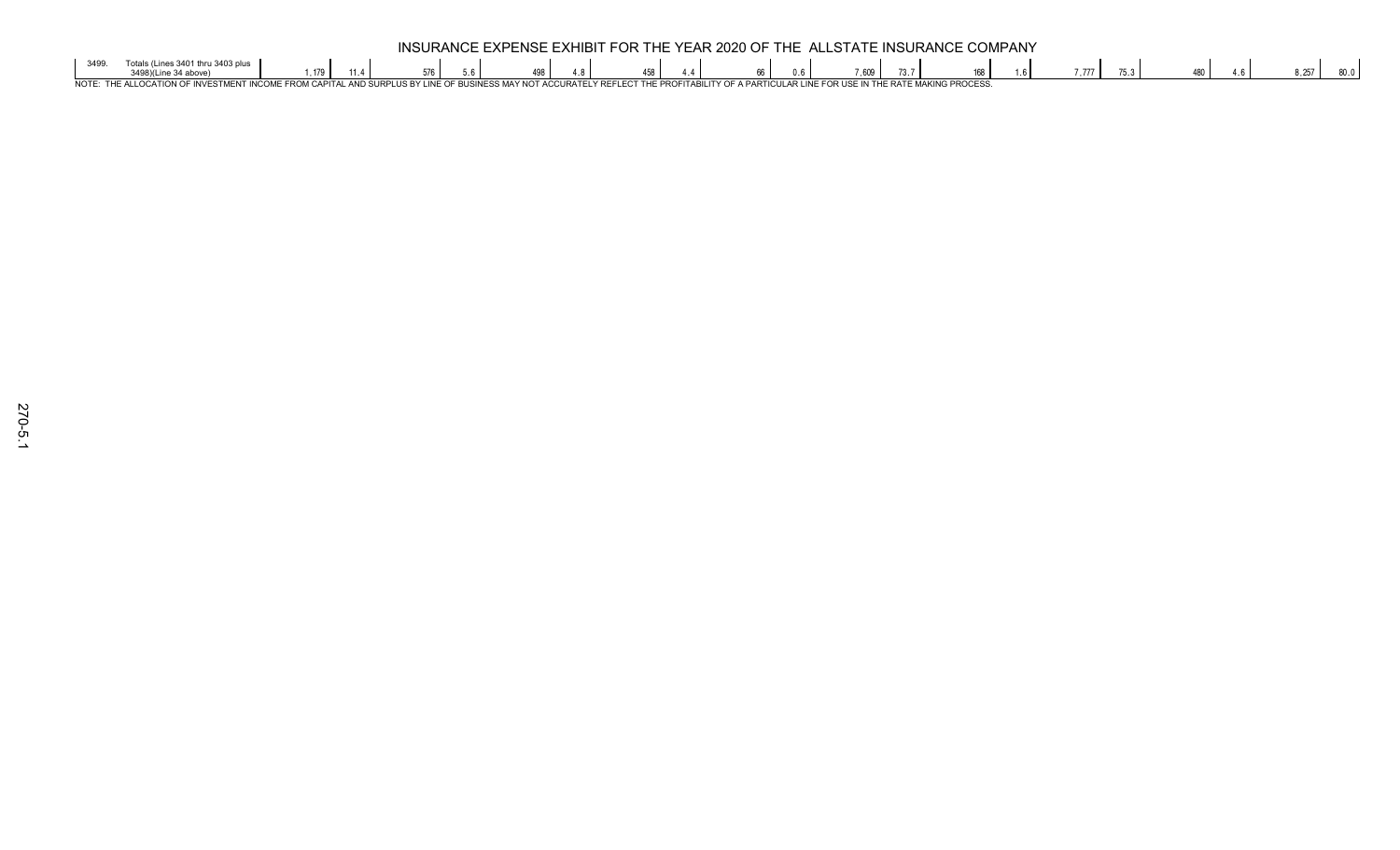### **PART III - ALLOCATION TO LINES OF DIRECT BUSINESS WRITTEN**

PREMIUMS, LOSSES, EXPENSES, RESERVES AND PROFITS, AND PERCENTAGES TO PREMIUMS EARNED FOR DIRECT BUSINESS WRITTEN

(\$000 OMITTED)

|                |                                      |                        |                     |                          |                     |               |               |                           |               |                             |          | <b>Loss Adjustment Expense</b> |                         |                                                                                                                           |           |              | <b>Loss Adjustment Expense</b> |                        |          |              |         |                  |         |
|----------------|--------------------------------------|------------------------|---------------------|--------------------------|---------------------|---------------|---------------|---------------------------|---------------|-----------------------------|----------|--------------------------------|-------------------------|---------------------------------------------------------------------------------------------------------------------------|-----------|--------------|--------------------------------|------------------------|----------|--------------|---------|------------------|---------|
|                |                                      |                        |                     |                          |                     | Dividends     |               |                           |               | Defense and Cost            |          |                                |                         | Defense and Cost<br><b>Unpaid Losses</b><br><b>Containment Expenses</b><br>Adjusting and Other<br><b>Unearned Premium</b> |           |              |                                |                        |          |              |         |                  |         |
|                |                                      | Premiums Written       |                     | <b>Premiums Earned</b>   |                     | to            |               | <b>Incurred Loss</b>      |               | <b>Containment Expenses</b> |          | Adjusting and Other            |                         |                                                                                                                           |           |              |                                |                        |          |              |         |                  |         |
|                |                                      | Pg. 8, Pt. 1B, Col. 1) |                     | Sch. T, Line 59, Col. 3) |                     | Policyholders |               | (Sch. T, Line 59, Col. 6) |               | Incurred                    |          | <b>Expenses Incurred</b>       |                         | (Sch. T, Line 59, Col. 7)                                                                                                 |           | Unpaid       |                                | <b>Expenses Unpaid</b> |          | Reserves     |         | Agents' Balances |         |
|                |                                      | Amount                 | $\overline{2}$<br>% | 3<br>Amount              | $\overline{4}$<br>% | 5<br>Amount   | $\frac{0}{0}$ | Amount                    | $\frac{0}{0}$ | $\alpha$<br>Amount          | 10<br>%  | 11<br>Amount                   | 12 <sup>2</sup><br>$\%$ | 13<br>Amount                                                                                                              | 14<br>%   | 15<br>Amount | 16<br>%                        | 17<br>Amount           | 18<br>%  | 19<br>Amount | 20<br>% | 21<br>Amount     | 22<br>% |
|                | Fire                                 | 717                    | XXX.                | 736                      | .100.0              |               |               | .222                      | .30.2         | -3                          | .0.4     | (77)                           | (10.4)                  | 128                                                                                                                       | .17.3     | - 5          | 0.6                            | .165                   | .22.4    | .363         | .49.3   | (47)             | (6.3)   |
| 2.1            | <b>Allied Lines</b>                  | .1.780                 | XXX.                | .1.824                   | 100.0               |               |               | .1.106                    | 60.6          | 18                          | .1.0     | (81)                           | (4.4)                   | 584                                                                                                                       | 32.0      | 17           | 0.9                            | .755                   | .41.4    | 882          | 48.4    | (116)            | (6.3)   |
| 2.2            | Multiple Peril Crop.                 |                        | XXX.                |                          | .100.0              |               |               |                           |               |                             |          |                                |                         |                                                                                                                           |           |              |                                |                        |          |              |         |                  |         |
| 2.3            | Federal Flood.                       | .253.143               | XXX.                | .252,226                 | 100.0               |               |               | 86.997                    | 34.5          |                             |          | 16.987                         | 6.7                     | 29.458                                                                                                                    | .11.7     |              |                                | .5.961                 | 2.4      | .156,704     | 62.1    | (16, 468)        | (6.5)   |
| 2.4            | Private Crop                         |                        | XXX.                |                          | 100.0               |               |               |                           |               |                             |          |                                |                         |                                                                                                                           |           |              |                                |                        |          |              |         |                  |         |
| 2.5            | Private Flood                        |                        | XXX.                |                          | 100.0               |               |               |                           |               |                             |          |                                |                         |                                                                                                                           |           |              |                                |                        |          |              |         |                  |         |
| 3.             | Farmowners Multiple Peril            |                        | XXX                 |                          | 100.0               |               |               |                           |               |                             |          |                                |                         |                                                                                                                           |           |              |                                |                        |          |              |         |                  |         |
| $\overline{4}$ | Homeowners Multiple Peril            | .1,830,994             | XXX.                | .1,866,252               | .100.0              |               |               | .451,855                  | .24.2         | .56,208                     | .3.0     | 161.435                        | .8.7                    | .533,578                                                                                                                  | .28.6     | .79,013      | .4.2                           | .93, 139               | .5.0     | .945,639     | .50.7   | (119, 111)       | (6.4)   |
| 5.1            | Commercial Multiple Peril (Non-      |                        |                     |                          |                     |               |               |                           |               |                             |          |                                |                         |                                                                                                                           |           |              |                                |                        |          |              |         |                  |         |
|                | Liability Portion).                  | 155, 125               | XXX.                | 157,841                  | .100.0              |               |               | .78,549                   | 49.8          | .1,042                      | 0.7      | 18,094                         | 11.5                    | 52,481                                                                                                                    | .33.2     | 3.748        | 2.4                            | .12,270                | 7.8      | .78,806      | 49.9    | (10, 091)        | (6.4)   |
| 5.2            | Commercial Multiple Peril (Liability |                        |                     |                          |                     |               |               |                           |               |                             |          |                                |                         |                                                                                                                           |           |              |                                |                        |          |              |         |                  |         |
|                | Portion)                             | .46,804                | XXX.                | .47,168                  | .100.0              |               |               | .16,021                   | .34.0         | .1.517                      | 3.2      | .8.210                         | 17.4                    | 102,465                                                                                                                   | .217.2    | 16.633       | .35.3                          | .11,800                | .25.0    | .24.023      | .50.9   | (3,045)          | (6.5)   |
| 6.             | Mortgage Guaranty                    |                        | XXX.                |                          | .100.0              |               |               |                           |               |                             |          |                                |                         |                                                                                                                           |           |              |                                |                        |          |              |         |                  |         |
| 8.             | Ocean Marine                         | .350                   | XXX.                | .372                     | 100.0               |               |               | .77                       | 20.8          |                             | .0.1     | .43                            | .11.6                   | .35                                                                                                                       | .9.3      | . 3          | .0.7                           | .26                    | .6.9     | 155          | .41.7   | (23)             | (6.1)   |
| 9.             | <b>Inland Marine</b>                 | 44,398                 | XXX.                | .45,904                  | .100.0              |               |               | .14,213                   | .31.0         | .766                        | .1.7     | .4.453                         | .9.7                    | .3,201                                                                                                                    | .7.0      | 212          | .0.5                           | 2,337                  | .5.1     | .21,715      | .47.3   | (2,888)          | (6.3)   |
| 10.            | Financial Guaranty                   |                        | XXX.                |                          | 100.0               |               |               |                           |               |                             |          |                                |                         |                                                                                                                           |           |              |                                |                        |          |              |         |                  |         |
| 11.            | Medical Professional Liability       |                        | XXX.                |                          | 100.0               |               |               |                           |               |                             |          | 6                              |                         |                                                                                                                           |           | .20          |                                | J.                     |          |              |         |                  |         |
| 12.            | Earthquake                           | .889                   | XXX.                | .929                     | .100.0              |               |               | .719                      | .77.4         |                             | .0.5     | (54)                           | (5.8)                   | -8                                                                                                                        | .0.9      |              | .0.1                           | .16                    | .1.7     | 462          | 49.8    | (58)             | (6.2)   |
| 13.            | Group A&H (See Interrogatory 1)      |                        | XXX.                |                          | .100.0              |               |               |                           |               |                             |          |                                |                         |                                                                                                                           |           |              |                                |                        |          |              |         |                  |         |
| 14.            | Credit A&H                           |                        | XXX.                |                          | .100.0              |               |               |                           |               |                             |          |                                |                         |                                                                                                                           |           |              |                                |                        |          |              |         |                  |         |
| 15.            | Other A&H (See Interrogatory 1)      |                        | XXX.                |                          | .100.0              |               |               |                           |               |                             |          |                                |                         |                                                                                                                           |           |              |                                |                        |          |              |         |                  |         |
| 16.            | <b>Workers' Compensation</b>         |                        | XXX.                |                          | 100.0               |               |               | .1.929                    |               | 477                         |          | (235)                          |                         | .31,229                                                                                                                   |           | .1.888       |                                | 3.460                  |          |              |         |                  |         |
| 17.1           | Other Liability - Occurrence         | 123,030                | XXX.                | .123.621                 | 100.0               |               |               | 104,031                   | 84.2          | .1.756                      | .1.4     | 5.222                          | 4.2                     | 436.379                                                                                                                   | .353.0    | 45.050       | 36.4                           | 21.331                 | .17.3    | .42.923      | .34.7   | (8,003)          | (6.5)   |
| 17.2           | Other Liability - Claims-Made        |                        | XXX.                |                          | 100.0               |               |               |                           |               |                             |          |                                |                         |                                                                                                                           |           |              |                                |                        |          |              |         |                  |         |
| 17.3           | Excess Workers' Compensation         |                        | XXX                 |                          | 100.0               |               |               |                           |               |                             |          |                                |                         |                                                                                                                           |           |              |                                |                        |          |              |         |                  |         |
| 18.            | Products Liability                   | .442                   | XXX.                | .467                     | .100.0              |               |               | .91,111                   | 19,500.0      | .33,701                     | .7,212.9 | .4,040                         | .864.8                  | .571,574                                                                                                                  | 122,330.9 | .268,547     | 57,475.8                       | .34, 179               | .7,315.1 | .202         | .43.3   | (29)             | (6.2)   |
| 19.1, 19.2     | Private Passenger Auto Liability     | 1,180,689              | XXX.                | .1, 210, 027             | .100.0              |               |               | .586,222                  | 48.4          | .9.432                      | 0.8      | .76,848                        | .6.4                    | 4,226,328                                                                                                                 | .349.3    | .583, 158    | .48.2                          | .321,832               | .26.6    | .307,039     | .25.4   | (76, 807)        | (6.3)   |
| 19.3, 19.4     | <b>Commercial Auto Liability</b>     | .499,056               | XXX.                | .478,041                 | .100.0              |               |               | .319,958                  | 66.9          | .54,744                     | .11.5    | .37,715                        | .7.9                    | 741,637                                                                                                                   | .155.1    | 102,923      | .21.5                          | .42.513                | .8.9     | .160,683     | .33.6   | (32, 465)        | (6.8)   |
| 21.1           | Private Passenger Auto Physical      |                        |                     |                          |                     |               |               |                           |               |                             |          |                                |                         |                                                                                                                           |           |              |                                |                        |          |              |         |                  |         |
|                | Damage                               | 1,238,417              | XXX.                | 1,256,624                | 100.0               |               |               | .382,304                  | 30.4          | .939                        | .0.1     | 86.209                         | 6.9                     | .33.439                                                                                                                   | .2.7      | .1,582       | .0.1                           | 24.477                 | .1.9     | 323.627      | .25.8   | (80.563)         | (6.4)   |
| 21.2           | Commercial Auto Physical Damage      | .102.946               | XXX.                | 101,633                  | .100.0              |               |               | .60,735                   | 59.8          | .461                        | .0.5     | 4.489                          | 4.4                     | 11.644                                                                                                                    | .11.5     | .427         | .0.4                           | .630                   | .0.6     | .40,044      | .39.4   | (6,697)          | (6.6)   |
| 22.            | Aircraft (all perils)                |                        | XXX.                |                          | .100.0              |               |               |                           |               |                             |          |                                |                         |                                                                                                                           |           |              |                                |                        |          |              |         |                  |         |
| 23.            | Fidelity                             |                        | XXX.                |                          | .100.0              |               |               | .20                       | 485.9         |                             | .0.0     |                                | .6.4                    |                                                                                                                           | .11.8     |              | 0.0                            |                        | .5.3     |              | .84.4   |                  | (7.5)   |
| 24.            | Surety                               |                        | XXX.                |                          | 100.0               |               |               | (31)                      | (2.811.8)     | (1)                         | (108.8)  |                                | (44)                    | 34                                                                                                                        | 3,098.6   |              | .119.9                         |                        | .4.8     |              |         |                  | (6.5)   |
| 26.            | Burglary and Theft                   |                        | XXX.                |                          | 100.0               |               |               | 9                         |               |                             |          | $\cdot$ 2                      |                         |                                                                                                                           |           |              |                                |                        |          |              |         |                  |         |
| 27.            | Boiler and Machinery                 | 3.711                  | XXX.                | 3.775                    | .100.0              |               |               | 714                       | 18.9          | (102)                       | (2.7)    | .143                           | 3.8                     | .1.331                                                                                                                    | .35.3     | 57           | .1.5                           | .252                   | 6.7      | 1.864        | 49.4    | (241)            | (6.4)   |
| 28.            | Credit                               |                        | XXX.                |                          | 100.0               |               |               |                           |               |                             |          |                                |                         |                                                                                                                           |           |              |                                |                        |          |              |         |                  |         |
| 29.            | International                        |                        | XXX                 |                          | .100.0              |               |               |                           |               |                             |          |                                |                         |                                                                                                                           |           |              |                                |                        |          |              |         |                  |         |
| 30.            | Warranty                             | .12,905                | XXX.                | .8,332                   | .100.0              |               |               |                           |               |                             |          | .205                           | .2.5                    |                                                                                                                           |           |              |                                |                        |          | .17,258      | .207.1  | (840)            | (10.1)  |
| 34.            | Aggregate write-ins for Other Lines  |                        |                     |                          |                     |               |               |                           |               |                             |          |                                |                         |                                                                                                                           |           |              |                                |                        |          |              |         |                  |         |
|                | of Business                          | 1,656                  | <b>XXX</b>          | 1,721                    | 100.0               |               |               | $\mathcal{P}$             | 0.1           |                             | 0.0      | 10                             | 0.6                     |                                                                                                                           | 0.1       |              | 0.0                            |                        | 0.0      | 825          | 47.9    | (108)            | (6.3)   |
| 35.            | TOTAL (Lines 1 through 34)           | 5,497,057              | <b>XXX</b>          | 5,557,499                | 100.0               |               |               | 2, 196, 764               | 39.5          | 160,965                     | 2.9      | 423,664                        | 7.6                     | 6,775,535                                                                                                                 | 121.9     | 1, 103, 284  | 19.9                           | 575, 143               | 10.3     | 2, 123, 216  | 38.2    | (357, 599)       | (6.4)   |
|                | <b>DETAILS OF WRITE-INS</b>          |                        |                     |                          |                     |               |               |                           |               |                             |          |                                |                         |                                                                                                                           |           |              |                                |                        |          |              |         |                  |         |
| 3401.          | Identity theft                       | .1,656                 | .XXX.               | .1.721                   | .100.0              |               |               |                           | 0.1           |                             | 0.0      | .10                            | 0.6                     |                                                                                                                           | .0.1      |              | 0.0                            |                        | 0.0      | 825          | 47.9    | (108)            | (6.3)   |
| 3402.          | Miscellaneous taxes unassigned       |                        | XXX.                |                          | 100.0               |               |               |                           |               |                             |          |                                |                         |                                                                                                                           |           |              |                                |                        |          |              |         |                  |         |
| 3403.          |                                      |                        | XXX.                |                          |                     |               |               |                           |               |                             |          |                                |                         |                                                                                                                           |           |              |                                |                        |          |              |         |                  |         |
| 3498.          | Summary of remaining write-ins for   |                        |                     |                          |                     |               |               |                           |               |                             |          |                                |                         |                                                                                                                           |           |              |                                |                        |          |              |         |                  |         |
|                | Line 34 from overflow page           |                        | XXX.                |                          | .100.0              |               |               |                           |               |                             |          |                                |                         |                                                                                                                           |           |              |                                |                        |          |              |         |                  |         |
| 3499.          | Totals (Lines 3401 thru 3403 plus    | 1,656                  | <b>XXX</b>          | 1,721                    | 100.0               |               |               | $\overline{2}$            | 0.1           |                             | 0.0      | 10                             | 0.6                     | $\mathbf{1}$                                                                                                              | 0.1       |              | 0.0                            |                        | 0.0      | 825          | 47.9    | (108)            | (6.3)   |
|                | 3498)(Line 34 above)                 |                        |                     |                          |                     |               |               |                           |               |                             |          |                                |                         |                                                                                                                           |           |              |                                |                        |          |              |         |                  |         |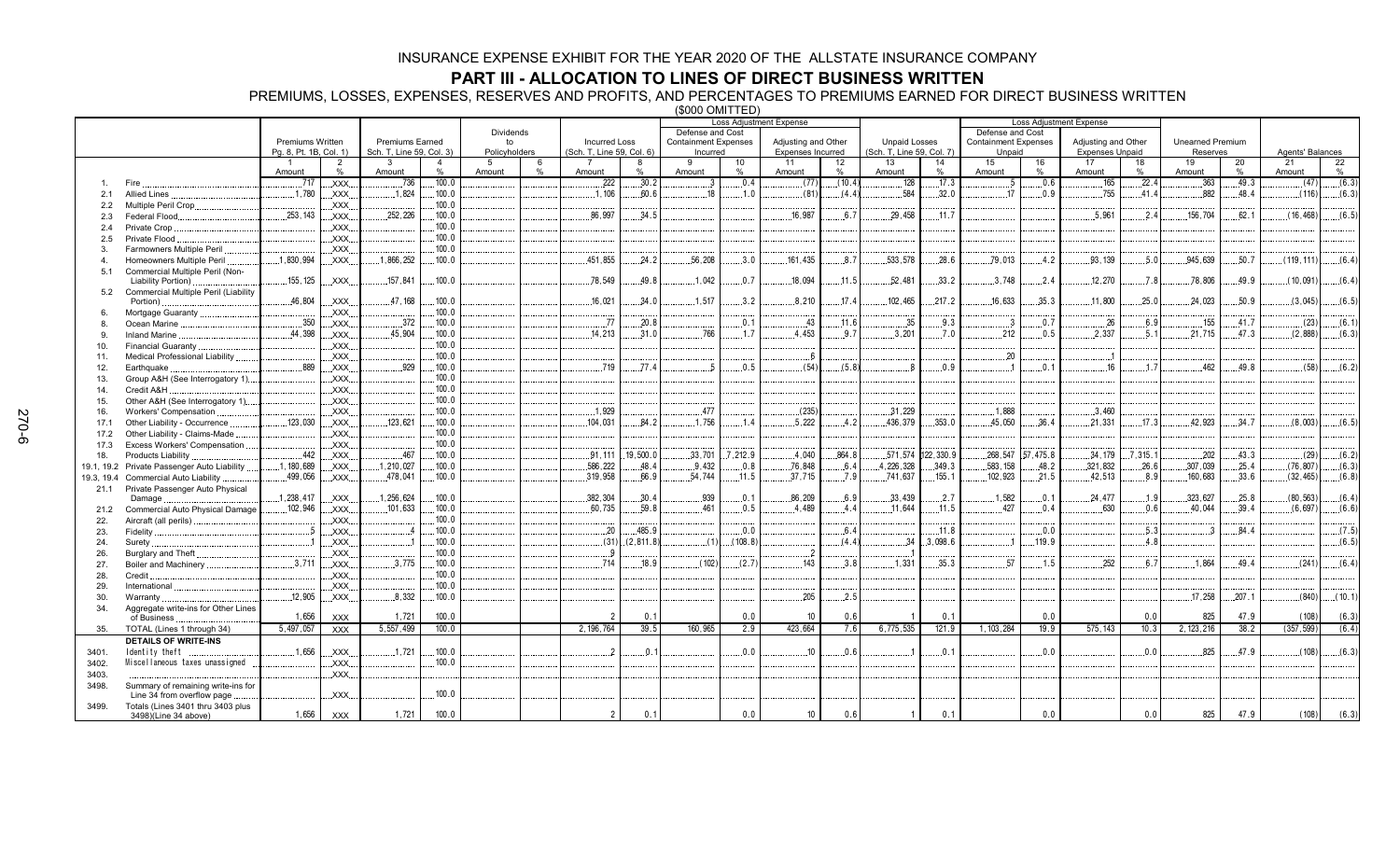**PART III - ALLOCATION TO LINES OF DIRECT BUSINESS WRITTEN (Continued)<br>PREMIUMS, LOSSES, EXPENSES, RESERVES AND PROFITS, AND PERCENTAGES TO PREMIUMS EARNED FOR DIRECT BUSINESS WRITTEN<br>(\$000 OMITTED)** 

| Other Acquisitions, Field<br>Pre-Tax Profit or Loss<br>Other Income Less<br>Commission and Brokerage<br>Taxes, Licenses &<br>Supervision, and Collection<br><b>Other Expenses</b><br><b>Excluding All Investment</b><br><b>Expenses Incurred</b><br>Fees Incurred<br><b>Expenses Incurred</b><br>General Expenses Incurred<br>23<br>25<br>26<br>27<br>28<br>29<br>31<br>32<br>33<br>34<br>24<br>30<br>Amount<br>$\%$<br>%<br>Amount<br>$\%$<br>$\%$<br>$\%$<br>$\%$<br>Amount<br>Amount<br>Amount<br>Amount<br>.12.9<br>32<br>52<br>.44.5<br>.89<br>12.1<br>.4.4<br>.95<br>.10<br>328<br>.7.1<br>.1.3<br>Fire.<br>$\mathbf{1}$ .<br>62<br>108<br>714<br>(359)<br>(19.7)<br>.262<br>.14.4<br>.3.4<br>.5.9<br>.39.1<br>.0.3<br>Allied Lines<br>6<br>2.1<br>2.2<br>.37,506<br>.37.2<br>.7.412<br>.2.9<br>.305<br>.3.7<br>0.0<br>93,748<br>.14.9<br>0.1<br>9.272<br>2.3<br>Private Crop<br>2.4<br>Private Flood<br>2.5<br>3.<br>228,587<br>.12.2<br>.53,961<br>.2.9<br>93,483<br>.5.0<br>.70,774<br>.17,739<br>767,690<br>.41.1<br>.3.8<br>.1.0<br>Homeowners Multiple Peril<br>$\overline{4}$<br>.8,322<br>.19.330<br>.12.2<br>4.144<br>.2.6<br>.5.3<br>.32,712<br>.20.7<br>.1.109<br>.0.7<br>(3, 242)<br>(2.1)<br>5.1<br>4.098<br>8.7<br>975<br>2.1<br>.1.774<br>3.8<br>8.288<br>17.6<br>242<br>0.5<br>6.527<br>.13.8<br>Commercial Multiple Peril (Liability Portion)<br>5.2<br>6<br>.37.3<br>139<br>.13.6<br>.1.7<br>.32<br>.8.7<br>.28<br>.7.6<br>.51<br>.5<br>1.5<br>6<br>8<br>.2.5<br>.2,787<br>6,004<br>1.136<br>.5,482<br>.11.9<br>178<br>.11,241<br>.24.5<br>.13.1<br>6.1<br>0.4<br>9<br>10.<br>(6)<br>11.<br>.1.7<br>.33<br>.10.6<br>88<br>.9.5<br>.16<br>3.5<br>22<br>.2.4<br>99<br>(2)<br>(0.2)<br>12.<br>Earthquake<br>13.<br>Credit A&H<br>14.<br>15.<br>(2,988)<br>.816<br>(1)<br>16.<br>11,602<br>.2,776<br>.2.2<br>.5,528<br>.4.5<br>.5.9<br>.9.4<br>7.311<br>911<br>.0.7<br>(13,694)<br>17.1<br>17.2<br>17.3<br>.72<br>.15.4<br>.10<br>.2.1<br>.28<br>.6.0<br>.290<br>.62.1<br>.0.1<br>$(128, 784)$ $(27, 563.0)$<br>Products Liability<br>$\cdot$ .1<br>18.<br>.147,057<br>.42.024<br>.3.5<br>.70.659<br>.9.7<br>.19.315<br>12.2<br>.5.8<br>.117,222<br>179.878<br>.14.9<br>.1.6<br>.34,537<br>.26,098<br>.5.5<br>8,487<br>.24,605<br>.7.2<br>.1.8<br>.5.1<br>(1, 131)<br>(0.2)<br>(29, 235)<br>(6.1)<br>Commercial Auto Liability<br>19.3, 19.4<br>.3.5<br>.19.057<br>.155,403<br>12.4<br>.44,349<br>.77,778<br>.6.2<br>.47,466<br>.3.8<br>.1.5<br>.481,233<br>.38.3<br>21.1<br>(279)<br>.17.9<br>.7.434<br>7.3<br>3.227<br>3.2<br>.1.751<br>.1.7<br>5.076<br>5.0<br>.18.183<br>(0.3)<br>21.2<br>22.<br>19.2<br>2.0<br>(21)<br>(516.2)<br>.8.2<br>.93.4<br>(1.1)<br>$\overline{1}$<br>23.<br>$\overline{4}$<br>.33<br>.3.025.0<br>24.<br>(11)<br>Burglary and Theft<br>26.<br>224<br>93<br>.2.5<br>21<br>.48.2<br>5.9<br>84<br>2.2<br>820<br>21.7<br>0.6<br>1.819<br>27.<br>28.<br>Credit<br>29.<br>International<br>7,956<br>.95.5<br>172<br>.2.1<br>30.<br>Warranty<br>193<br>55<br>3.2<br>5.3<br>Aggregate write-ins for Other Lines of Business.<br>11.2<br>91<br>76<br>4.4<br>19<br>1.1<br>76.4<br>1,314<br>34.<br>652,539<br>3.4<br>271,302<br>331,244<br>6.0<br>57,200<br>25.0<br>11.7<br>186.375<br>4.9<br>1.0<br>1.391.846<br>35.<br>TOTAL (Lines 1 through 34)<br><b>DETAILS OF WRITE-INS</b><br>.5.3<br>193<br>.11.2<br>.45<br>.2.6<br>91<br>76<br>4.4<br>19<br>.1.1<br>1,323<br>.76.9<br>Identity theft<br>.<br>3401.<br>(9)<br>$\Omega$<br>3402.<br>3403.<br>Summary of remaining write-ins for Line 34 from overflow page.<br>3498. |       |                                                        |     |      |    | $V = V - V - V - V - V - V$ | <b>Other Underwriting Expenses</b> |     |    |     |    |     |       |      |
|--------------------------------------------------------------------------------------------------------------------------------------------------------------------------------------------------------------------------------------------------------------------------------------------------------------------------------------------------------------------------------------------------------------------------------------------------------------------------------------------------------------------------------------------------------------------------------------------------------------------------------------------------------------------------------------------------------------------------------------------------------------------------------------------------------------------------------------------------------------------------------------------------------------------------------------------------------------------------------------------------------------------------------------------------------------------------------------------------------------------------------------------------------------------------------------------------------------------------------------------------------------------------------------------------------------------------------------------------------------------------------------------------------------------------------------------------------------------------------------------------------------------------------------------------------------------------------------------------------------------------------------------------------------------------------------------------------------------------------------------------------------------------------------------------------------------------------------------------------------------------------------------------------------------------------------------------------------------------------------------------------------------------------------------------------------------------------------------------------------------------------------------------------------------------------------------------------------------------------------------------------------------------------------------------------------------------------------------------------------------------------------------------------------------------------------------------------------------------------------------------------------------------------------------------------------------------------------------------------------------------------------------------------------------------------------------------------------------------------------------------------------------------------------------------------------------------------------------------------------------------------------------------------------------------------------------------------------------------------------------------------------------------------------------------------------------------------------------------------------------------------------------------------------------------------------------------------------------------------------------------------------------------------------------------------------------------------------------------------------------------------------------------------------------------------------------------------------------------------------------------------------------------------------------------------------------|-------|--------------------------------------------------------|-----|------|----|-----------------------------|------------------------------------|-----|----|-----|----|-----|-------|------|
| (11.1)                                                                                                                                                                                                                                                                                                                                                                                                                                                                                                                                                                                                                                                                                                                                                                                                                                                                                                                                                                                                                                                                                                                                                                                                                                                                                                                                                                                                                                                                                                                                                                                                                                                                                                                                                                                                                                                                                                                                                                                                                                                                                                                                                                                                                                                                                                                                                                                                                                                                                                                                                                                                                                                                                                                                                                                                                                                                                                                                                                                                                                                                                                                                                                                                                                                                                                                                                                                                                                                                                                                                                             |       |                                                        |     |      |    |                             |                                    |     |    |     |    |     |       |      |
|                                                                                                                                                                                                                                                                                                                                                                                                                                                                                                                                                                                                                                                                                                                                                                                                                                                                                                                                                                                                                                                                                                                                                                                                                                                                                                                                                                                                                                                                                                                                                                                                                                                                                                                                                                                                                                                                                                                                                                                                                                                                                                                                                                                                                                                                                                                                                                                                                                                                                                                                                                                                                                                                                                                                                                                                                                                                                                                                                                                                                                                                                                                                                                                                                                                                                                                                                                                                                                                                                                                                                                    |       |                                                        |     |      |    |                             |                                    |     |    |     |    |     |       |      |
|                                                                                                                                                                                                                                                                                                                                                                                                                                                                                                                                                                                                                                                                                                                                                                                                                                                                                                                                                                                                                                                                                                                                                                                                                                                                                                                                                                                                                                                                                                                                                                                                                                                                                                                                                                                                                                                                                                                                                                                                                                                                                                                                                                                                                                                                                                                                                                                                                                                                                                                                                                                                                                                                                                                                                                                                                                                                                                                                                                                                                                                                                                                                                                                                                                                                                                                                                                                                                                                                                                                                                                    |       |                                                        |     |      |    |                             |                                    |     |    |     |    |     |       |      |
|                                                                                                                                                                                                                                                                                                                                                                                                                                                                                                                                                                                                                                                                                                                                                                                                                                                                                                                                                                                                                                                                                                                                                                                                                                                                                                                                                                                                                                                                                                                                                                                                                                                                                                                                                                                                                                                                                                                                                                                                                                                                                                                                                                                                                                                                                                                                                                                                                                                                                                                                                                                                                                                                                                                                                                                                                                                                                                                                                                                                                                                                                                                                                                                                                                                                                                                                                                                                                                                                                                                                                                    |       |                                                        |     |      |    |                             |                                    |     |    |     |    |     |       |      |
|                                                                                                                                                                                                                                                                                                                                                                                                                                                                                                                                                                                                                                                                                                                                                                                                                                                                                                                                                                                                                                                                                                                                                                                                                                                                                                                                                                                                                                                                                                                                                                                                                                                                                                                                                                                                                                                                                                                                                                                                                                                                                                                                                                                                                                                                                                                                                                                                                                                                                                                                                                                                                                                                                                                                                                                                                                                                                                                                                                                                                                                                                                                                                                                                                                                                                                                                                                                                                                                                                                                                                                    |       |                                                        |     |      |    |                             |                                    |     |    |     |    |     |       |      |
|                                                                                                                                                                                                                                                                                                                                                                                                                                                                                                                                                                                                                                                                                                                                                                                                                                                                                                                                                                                                                                                                                                                                                                                                                                                                                                                                                                                                                                                                                                                                                                                                                                                                                                                                                                                                                                                                                                                                                                                                                                                                                                                                                                                                                                                                                                                                                                                                                                                                                                                                                                                                                                                                                                                                                                                                                                                                                                                                                                                                                                                                                                                                                                                                                                                                                                                                                                                                                                                                                                                                                                    |       |                                                        |     |      |    |                             |                                    |     |    |     |    |     |       |      |
|                                                                                                                                                                                                                                                                                                                                                                                                                                                                                                                                                                                                                                                                                                                                                                                                                                                                                                                                                                                                                                                                                                                                                                                                                                                                                                                                                                                                                                                                                                                                                                                                                                                                                                                                                                                                                                                                                                                                                                                                                                                                                                                                                                                                                                                                                                                                                                                                                                                                                                                                                                                                                                                                                                                                                                                                                                                                                                                                                                                                                                                                                                                                                                                                                                                                                                                                                                                                                                                                                                                                                                    |       |                                                        |     |      |    |                             |                                    |     |    |     |    |     |       |      |
|                                                                                                                                                                                                                                                                                                                                                                                                                                                                                                                                                                                                                                                                                                                                                                                                                                                                                                                                                                                                                                                                                                                                                                                                                                                                                                                                                                                                                                                                                                                                                                                                                                                                                                                                                                                                                                                                                                                                                                                                                                                                                                                                                                                                                                                                                                                                                                                                                                                                                                                                                                                                                                                                                                                                                                                                                                                                                                                                                                                                                                                                                                                                                                                                                                                                                                                                                                                                                                                                                                                                                                    |       |                                                        |     |      |    |                             |                                    |     |    |     |    |     |       |      |
|                                                                                                                                                                                                                                                                                                                                                                                                                                                                                                                                                                                                                                                                                                                                                                                                                                                                                                                                                                                                                                                                                                                                                                                                                                                                                                                                                                                                                                                                                                                                                                                                                                                                                                                                                                                                                                                                                                                                                                                                                                                                                                                                                                                                                                                                                                                                                                                                                                                                                                                                                                                                                                                                                                                                                                                                                                                                                                                                                                                                                                                                                                                                                                                                                                                                                                                                                                                                                                                                                                                                                                    |       |                                                        |     |      |    |                             |                                    |     |    |     |    |     |       |      |
|                                                                                                                                                                                                                                                                                                                                                                                                                                                                                                                                                                                                                                                                                                                                                                                                                                                                                                                                                                                                                                                                                                                                                                                                                                                                                                                                                                                                                                                                                                                                                                                                                                                                                                                                                                                                                                                                                                                                                                                                                                                                                                                                                                                                                                                                                                                                                                                                                                                                                                                                                                                                                                                                                                                                                                                                                                                                                                                                                                                                                                                                                                                                                                                                                                                                                                                                                                                                                                                                                                                                                                    |       |                                                        |     |      |    |                             |                                    |     |    |     |    |     |       |      |
|                                                                                                                                                                                                                                                                                                                                                                                                                                                                                                                                                                                                                                                                                                                                                                                                                                                                                                                                                                                                                                                                                                                                                                                                                                                                                                                                                                                                                                                                                                                                                                                                                                                                                                                                                                                                                                                                                                                                                                                                                                                                                                                                                                                                                                                                                                                                                                                                                                                                                                                                                                                                                                                                                                                                                                                                                                                                                                                                                                                                                                                                                                                                                                                                                                                                                                                                                                                                                                                                                                                                                                    |       |                                                        |     |      |    |                             |                                    |     |    |     |    |     |       |      |
|                                                                                                                                                                                                                                                                                                                                                                                                                                                                                                                                                                                                                                                                                                                                                                                                                                                                                                                                                                                                                                                                                                                                                                                                                                                                                                                                                                                                                                                                                                                                                                                                                                                                                                                                                                                                                                                                                                                                                                                                                                                                                                                                                                                                                                                                                                                                                                                                                                                                                                                                                                                                                                                                                                                                                                                                                                                                                                                                                                                                                                                                                                                                                                                                                                                                                                                                                                                                                                                                                                                                                                    |       |                                                        |     |      |    |                             |                                    |     |    |     |    |     |       |      |
|                                                                                                                                                                                                                                                                                                                                                                                                                                                                                                                                                                                                                                                                                                                                                                                                                                                                                                                                                                                                                                                                                                                                                                                                                                                                                                                                                                                                                                                                                                                                                                                                                                                                                                                                                                                                                                                                                                                                                                                                                                                                                                                                                                                                                                                                                                                                                                                                                                                                                                                                                                                                                                                                                                                                                                                                                                                                                                                                                                                                                                                                                                                                                                                                                                                                                                                                                                                                                                                                                                                                                                    |       |                                                        |     |      |    |                             |                                    |     |    |     |    |     |       |      |
|                                                                                                                                                                                                                                                                                                                                                                                                                                                                                                                                                                                                                                                                                                                                                                                                                                                                                                                                                                                                                                                                                                                                                                                                                                                                                                                                                                                                                                                                                                                                                                                                                                                                                                                                                                                                                                                                                                                                                                                                                                                                                                                                                                                                                                                                                                                                                                                                                                                                                                                                                                                                                                                                                                                                                                                                                                                                                                                                                                                                                                                                                                                                                                                                                                                                                                                                                                                                                                                                                                                                                                    |       |                                                        |     |      |    |                             |                                    |     |    |     |    |     |       |      |
|                                                                                                                                                                                                                                                                                                                                                                                                                                                                                                                                                                                                                                                                                                                                                                                                                                                                                                                                                                                                                                                                                                                                                                                                                                                                                                                                                                                                                                                                                                                                                                                                                                                                                                                                                                                                                                                                                                                                                                                                                                                                                                                                                                                                                                                                                                                                                                                                                                                                                                                                                                                                                                                                                                                                                                                                                                                                                                                                                                                                                                                                                                                                                                                                                                                                                                                                                                                                                                                                                                                                                                    |       |                                                        |     |      |    |                             |                                    |     |    |     |    |     |       |      |
|                                                                                                                                                                                                                                                                                                                                                                                                                                                                                                                                                                                                                                                                                                                                                                                                                                                                                                                                                                                                                                                                                                                                                                                                                                                                                                                                                                                                                                                                                                                                                                                                                                                                                                                                                                                                                                                                                                                                                                                                                                                                                                                                                                                                                                                                                                                                                                                                                                                                                                                                                                                                                                                                                                                                                                                                                                                                                                                                                                                                                                                                                                                                                                                                                                                                                                                                                                                                                                                                                                                                                                    |       |                                                        |     |      |    |                             |                                    |     |    |     |    |     |       |      |
|                                                                                                                                                                                                                                                                                                                                                                                                                                                                                                                                                                                                                                                                                                                                                                                                                                                                                                                                                                                                                                                                                                                                                                                                                                                                                                                                                                                                                                                                                                                                                                                                                                                                                                                                                                                                                                                                                                                                                                                                                                                                                                                                                                                                                                                                                                                                                                                                                                                                                                                                                                                                                                                                                                                                                                                                                                                                                                                                                                                                                                                                                                                                                                                                                                                                                                                                                                                                                                                                                                                                                                    |       |                                                        |     |      |    |                             |                                    |     |    |     |    |     |       |      |
|                                                                                                                                                                                                                                                                                                                                                                                                                                                                                                                                                                                                                                                                                                                                                                                                                                                                                                                                                                                                                                                                                                                                                                                                                                                                                                                                                                                                                                                                                                                                                                                                                                                                                                                                                                                                                                                                                                                                                                                                                                                                                                                                                                                                                                                                                                                                                                                                                                                                                                                                                                                                                                                                                                                                                                                                                                                                                                                                                                                                                                                                                                                                                                                                                                                                                                                                                                                                                                                                                                                                                                    |       |                                                        |     |      |    |                             |                                    |     |    |     |    |     |       |      |
|                                                                                                                                                                                                                                                                                                                                                                                                                                                                                                                                                                                                                                                                                                                                                                                                                                                                                                                                                                                                                                                                                                                                                                                                                                                                                                                                                                                                                                                                                                                                                                                                                                                                                                                                                                                                                                                                                                                                                                                                                                                                                                                                                                                                                                                                                                                                                                                                                                                                                                                                                                                                                                                                                                                                                                                                                                                                                                                                                                                                                                                                                                                                                                                                                                                                                                                                                                                                                                                                                                                                                                    |       |                                                        |     |      |    |                             |                                    |     |    |     |    |     |       |      |
|                                                                                                                                                                                                                                                                                                                                                                                                                                                                                                                                                                                                                                                                                                                                                                                                                                                                                                                                                                                                                                                                                                                                                                                                                                                                                                                                                                                                                                                                                                                                                                                                                                                                                                                                                                                                                                                                                                                                                                                                                                                                                                                                                                                                                                                                                                                                                                                                                                                                                                                                                                                                                                                                                                                                                                                                                                                                                                                                                                                                                                                                                                                                                                                                                                                                                                                                                                                                                                                                                                                                                                    |       |                                                        |     |      |    |                             |                                    |     |    |     |    |     |       |      |
|                                                                                                                                                                                                                                                                                                                                                                                                                                                                                                                                                                                                                                                                                                                                                                                                                                                                                                                                                                                                                                                                                                                                                                                                                                                                                                                                                                                                                                                                                                                                                                                                                                                                                                                                                                                                                                                                                                                                                                                                                                                                                                                                                                                                                                                                                                                                                                                                                                                                                                                                                                                                                                                                                                                                                                                                                                                                                                                                                                                                                                                                                                                                                                                                                                                                                                                                                                                                                                                                                                                                                                    |       |                                                        |     |      |    |                             |                                    |     |    |     |    |     |       |      |
|                                                                                                                                                                                                                                                                                                                                                                                                                                                                                                                                                                                                                                                                                                                                                                                                                                                                                                                                                                                                                                                                                                                                                                                                                                                                                                                                                                                                                                                                                                                                                                                                                                                                                                                                                                                                                                                                                                                                                                                                                                                                                                                                                                                                                                                                                                                                                                                                                                                                                                                                                                                                                                                                                                                                                                                                                                                                                                                                                                                                                                                                                                                                                                                                                                                                                                                                                                                                                                                                                                                                                                    |       |                                                        |     |      |    |                             |                                    |     |    |     |    |     |       |      |
|                                                                                                                                                                                                                                                                                                                                                                                                                                                                                                                                                                                                                                                                                                                                                                                                                                                                                                                                                                                                                                                                                                                                                                                                                                                                                                                                                                                                                                                                                                                                                                                                                                                                                                                                                                                                                                                                                                                                                                                                                                                                                                                                                                                                                                                                                                                                                                                                                                                                                                                                                                                                                                                                                                                                                                                                                                                                                                                                                                                                                                                                                                                                                                                                                                                                                                                                                                                                                                                                                                                                                                    |       |                                                        |     |      |    |                             |                                    |     |    |     |    |     |       |      |
|                                                                                                                                                                                                                                                                                                                                                                                                                                                                                                                                                                                                                                                                                                                                                                                                                                                                                                                                                                                                                                                                                                                                                                                                                                                                                                                                                                                                                                                                                                                                                                                                                                                                                                                                                                                                                                                                                                                                                                                                                                                                                                                                                                                                                                                                                                                                                                                                                                                                                                                                                                                                                                                                                                                                                                                                                                                                                                                                                                                                                                                                                                                                                                                                                                                                                                                                                                                                                                                                                                                                                                    |       |                                                        |     |      |    |                             |                                    |     |    |     |    |     |       |      |
|                                                                                                                                                                                                                                                                                                                                                                                                                                                                                                                                                                                                                                                                                                                                                                                                                                                                                                                                                                                                                                                                                                                                                                                                                                                                                                                                                                                                                                                                                                                                                                                                                                                                                                                                                                                                                                                                                                                                                                                                                                                                                                                                                                                                                                                                                                                                                                                                                                                                                                                                                                                                                                                                                                                                                                                                                                                                                                                                                                                                                                                                                                                                                                                                                                                                                                                                                                                                                                                                                                                                                                    |       |                                                        |     |      |    |                             |                                    |     |    |     |    |     |       |      |
|                                                                                                                                                                                                                                                                                                                                                                                                                                                                                                                                                                                                                                                                                                                                                                                                                                                                                                                                                                                                                                                                                                                                                                                                                                                                                                                                                                                                                                                                                                                                                                                                                                                                                                                                                                                                                                                                                                                                                                                                                                                                                                                                                                                                                                                                                                                                                                                                                                                                                                                                                                                                                                                                                                                                                                                                                                                                                                                                                                                                                                                                                                                                                                                                                                                                                                                                                                                                                                                                                                                                                                    |       |                                                        |     |      |    |                             |                                    |     |    |     |    |     |       |      |
|                                                                                                                                                                                                                                                                                                                                                                                                                                                                                                                                                                                                                                                                                                                                                                                                                                                                                                                                                                                                                                                                                                                                                                                                                                                                                                                                                                                                                                                                                                                                                                                                                                                                                                                                                                                                                                                                                                                                                                                                                                                                                                                                                                                                                                                                                                                                                                                                                                                                                                                                                                                                                                                                                                                                                                                                                                                                                                                                                                                                                                                                                                                                                                                                                                                                                                                                                                                                                                                                                                                                                                    |       |                                                        |     |      |    |                             |                                    |     |    |     |    |     |       |      |
|                                                                                                                                                                                                                                                                                                                                                                                                                                                                                                                                                                                                                                                                                                                                                                                                                                                                                                                                                                                                                                                                                                                                                                                                                                                                                                                                                                                                                                                                                                                                                                                                                                                                                                                                                                                                                                                                                                                                                                                                                                                                                                                                                                                                                                                                                                                                                                                                                                                                                                                                                                                                                                                                                                                                                                                                                                                                                                                                                                                                                                                                                                                                                                                                                                                                                                                                                                                                                                                                                                                                                                    |       |                                                        |     |      |    |                             |                                    |     |    |     |    |     |       |      |
|                                                                                                                                                                                                                                                                                                                                                                                                                                                                                                                                                                                                                                                                                                                                                                                                                                                                                                                                                                                                                                                                                                                                                                                                                                                                                                                                                                                                                                                                                                                                                                                                                                                                                                                                                                                                                                                                                                                                                                                                                                                                                                                                                                                                                                                                                                                                                                                                                                                                                                                                                                                                                                                                                                                                                                                                                                                                                                                                                                                                                                                                                                                                                                                                                                                                                                                                                                                                                                                                                                                                                                    |       |                                                        |     |      |    |                             |                                    |     |    |     |    |     |       |      |
|                                                                                                                                                                                                                                                                                                                                                                                                                                                                                                                                                                                                                                                                                                                                                                                                                                                                                                                                                                                                                                                                                                                                                                                                                                                                                                                                                                                                                                                                                                                                                                                                                                                                                                                                                                                                                                                                                                                                                                                                                                                                                                                                                                                                                                                                                                                                                                                                                                                                                                                                                                                                                                                                                                                                                                                                                                                                                                                                                                                                                                                                                                                                                                                                                                                                                                                                                                                                                                                                                                                                                                    |       |                                                        |     |      |    |                             |                                    |     |    |     |    |     |       |      |
|                                                                                                                                                                                                                                                                                                                                                                                                                                                                                                                                                                                                                                                                                                                                                                                                                                                                                                                                                                                                                                                                                                                                                                                                                                                                                                                                                                                                                                                                                                                                                                                                                                                                                                                                                                                                                                                                                                                                                                                                                                                                                                                                                                                                                                                                                                                                                                                                                                                                                                                                                                                                                                                                                                                                                                                                                                                                                                                                                                                                                                                                                                                                                                                                                                                                                                                                                                                                                                                                                                                                                                    |       |                                                        |     |      |    |                             |                                    |     |    |     |    |     |       |      |
|                                                                                                                                                                                                                                                                                                                                                                                                                                                                                                                                                                                                                                                                                                                                                                                                                                                                                                                                                                                                                                                                                                                                                                                                                                                                                                                                                                                                                                                                                                                                                                                                                                                                                                                                                                                                                                                                                                                                                                                                                                                                                                                                                                                                                                                                                                                                                                                                                                                                                                                                                                                                                                                                                                                                                                                                                                                                                                                                                                                                                                                                                                                                                                                                                                                                                                                                                                                                                                                                                                                                                                    |       |                                                        |     |      |    |                             |                                    |     |    |     |    |     |       |      |
|                                                                                                                                                                                                                                                                                                                                                                                                                                                                                                                                                                                                                                                                                                                                                                                                                                                                                                                                                                                                                                                                                                                                                                                                                                                                                                                                                                                                                                                                                                                                                                                                                                                                                                                                                                                                                                                                                                                                                                                                                                                                                                                                                                                                                                                                                                                                                                                                                                                                                                                                                                                                                                                                                                                                                                                                                                                                                                                                                                                                                                                                                                                                                                                                                                                                                                                                                                                                                                                                                                                                                                    |       |                                                        |     |      |    |                             |                                    |     |    |     |    |     |       |      |
|                                                                                                                                                                                                                                                                                                                                                                                                                                                                                                                                                                                                                                                                                                                                                                                                                                                                                                                                                                                                                                                                                                                                                                                                                                                                                                                                                                                                                                                                                                                                                                                                                                                                                                                                                                                                                                                                                                                                                                                                                                                                                                                                                                                                                                                                                                                                                                                                                                                                                                                                                                                                                                                                                                                                                                                                                                                                                                                                                                                                                                                                                                                                                                                                                                                                                                                                                                                                                                                                                                                                                                    |       |                                                        |     |      |    |                             |                                    |     |    |     |    |     |       |      |
|                                                                                                                                                                                                                                                                                                                                                                                                                                                                                                                                                                                                                                                                                                                                                                                                                                                                                                                                                                                                                                                                                                                                                                                                                                                                                                                                                                                                                                                                                                                                                                                                                                                                                                                                                                                                                                                                                                                                                                                                                                                                                                                                                                                                                                                                                                                                                                                                                                                                                                                                                                                                                                                                                                                                                                                                                                                                                                                                                                                                                                                                                                                                                                                                                                                                                                                                                                                                                                                                                                                                                                    |       |                                                        |     |      |    |                             |                                    |     |    |     |    |     |       |      |
|                                                                                                                                                                                                                                                                                                                                                                                                                                                                                                                                                                                                                                                                                                                                                                                                                                                                                                                                                                                                                                                                                                                                                                                                                                                                                                                                                                                                                                                                                                                                                                                                                                                                                                                                                                                                                                                                                                                                                                                                                                                                                                                                                                                                                                                                                                                                                                                                                                                                                                                                                                                                                                                                                                                                                                                                                                                                                                                                                                                                                                                                                                                                                                                                                                                                                                                                                                                                                                                                                                                                                                    |       |                                                        |     |      |    |                             |                                    |     |    |     |    |     |       |      |
|                                                                                                                                                                                                                                                                                                                                                                                                                                                                                                                                                                                                                                                                                                                                                                                                                                                                                                                                                                                                                                                                                                                                                                                                                                                                                                                                                                                                                                                                                                                                                                                                                                                                                                                                                                                                                                                                                                                                                                                                                                                                                                                                                                                                                                                                                                                                                                                                                                                                                                                                                                                                                                                                                                                                                                                                                                                                                                                                                                                                                                                                                                                                                                                                                                                                                                                                                                                                                                                                                                                                                                    |       |                                                        |     |      |    |                             |                                    |     |    |     |    |     |       |      |
|                                                                                                                                                                                                                                                                                                                                                                                                                                                                                                                                                                                                                                                                                                                                                                                                                                                                                                                                                                                                                                                                                                                                                                                                                                                                                                                                                                                                                                                                                                                                                                                                                                                                                                                                                                                                                                                                                                                                                                                                                                                                                                                                                                                                                                                                                                                                                                                                                                                                                                                                                                                                                                                                                                                                                                                                                                                                                                                                                                                                                                                                                                                                                                                                                                                                                                                                                                                                                                                                                                                                                                    |       |                                                        |     |      |    |                             |                                    |     |    |     |    |     |       |      |
|                                                                                                                                                                                                                                                                                                                                                                                                                                                                                                                                                                                                                                                                                                                                                                                                                                                                                                                                                                                                                                                                                                                                                                                                                                                                                                                                                                                                                                                                                                                                                                                                                                                                                                                                                                                                                                                                                                                                                                                                                                                                                                                                                                                                                                                                                                                                                                                                                                                                                                                                                                                                                                                                                                                                                                                                                                                                                                                                                                                                                                                                                                                                                                                                                                                                                                                                                                                                                                                                                                                                                                    |       |                                                        |     |      |    |                             |                                    |     |    |     |    |     |       |      |
|                                                                                                                                                                                                                                                                                                                                                                                                                                                                                                                                                                                                                                                                                                                                                                                                                                                                                                                                                                                                                                                                                                                                                                                                                                                                                                                                                                                                                                                                                                                                                                                                                                                                                                                                                                                                                                                                                                                                                                                                                                                                                                                                                                                                                                                                                                                                                                                                                                                                                                                                                                                                                                                                                                                                                                                                                                                                                                                                                                                                                                                                                                                                                                                                                                                                                                                                                                                                                                                                                                                                                                    |       |                                                        |     |      |    |                             |                                    |     |    |     |    |     |       |      |
|                                                                                                                                                                                                                                                                                                                                                                                                                                                                                                                                                                                                                                                                                                                                                                                                                                                                                                                                                                                                                                                                                                                                                                                                                                                                                                                                                                                                                                                                                                                                                                                                                                                                                                                                                                                                                                                                                                                                                                                                                                                                                                                                                                                                                                                                                                                                                                                                                                                                                                                                                                                                                                                                                                                                                                                                                                                                                                                                                                                                                                                                                                                                                                                                                                                                                                                                                                                                                                                                                                                                                                    |       |                                                        |     |      |    |                             |                                    |     |    |     |    |     |       |      |
|                                                                                                                                                                                                                                                                                                                                                                                                                                                                                                                                                                                                                                                                                                                                                                                                                                                                                                                                                                                                                                                                                                                                                                                                                                                                                                                                                                                                                                                                                                                                                                                                                                                                                                                                                                                                                                                                                                                                                                                                                                                                                                                                                                                                                                                                                                                                                                                                                                                                                                                                                                                                                                                                                                                                                                                                                                                                                                                                                                                                                                                                                                                                                                                                                                                                                                                                                                                                                                                                                                                                                                    |       |                                                        |     |      |    |                             |                                    |     |    |     |    |     |       |      |
|                                                                                                                                                                                                                                                                                                                                                                                                                                                                                                                                                                                                                                                                                                                                                                                                                                                                                                                                                                                                                                                                                                                                                                                                                                                                                                                                                                                                                                                                                                                                                                                                                                                                                                                                                                                                                                                                                                                                                                                                                                                                                                                                                                                                                                                                                                                                                                                                                                                                                                                                                                                                                                                                                                                                                                                                                                                                                                                                                                                                                                                                                                                                                                                                                                                                                                                                                                                                                                                                                                                                                                    |       |                                                        |     |      |    |                             |                                    |     |    |     |    |     |       |      |
|                                                                                                                                                                                                                                                                                                                                                                                                                                                                                                                                                                                                                                                                                                                                                                                                                                                                                                                                                                                                                                                                                                                                                                                                                                                                                                                                                                                                                                                                                                                                                                                                                                                                                                                                                                                                                                                                                                                                                                                                                                                                                                                                                                                                                                                                                                                                                                                                                                                                                                                                                                                                                                                                                                                                                                                                                                                                                                                                                                                                                                                                                                                                                                                                                                                                                                                                                                                                                                                                                                                                                                    |       |                                                        |     |      |    |                             |                                    |     |    |     |    |     |       |      |
|                                                                                                                                                                                                                                                                                                                                                                                                                                                                                                                                                                                                                                                                                                                                                                                                                                                                                                                                                                                                                                                                                                                                                                                                                                                                                                                                                                                                                                                                                                                                                                                                                                                                                                                                                                                                                                                                                                                                                                                                                                                                                                                                                                                                                                                                                                                                                                                                                                                                                                                                                                                                                                                                                                                                                                                                                                                                                                                                                                                                                                                                                                                                                                                                                                                                                                                                                                                                                                                                                                                                                                    |       |                                                        |     |      |    |                             |                                    |     |    |     |    |     |       |      |
|                                                                                                                                                                                                                                                                                                                                                                                                                                                                                                                                                                                                                                                                                                                                                                                                                                                                                                                                                                                                                                                                                                                                                                                                                                                                                                                                                                                                                                                                                                                                                                                                                                                                                                                                                                                                                                                                                                                                                                                                                                                                                                                                                                                                                                                                                                                                                                                                                                                                                                                                                                                                                                                                                                                                                                                                                                                                                                                                                                                                                                                                                                                                                                                                                                                                                                                                                                                                                                                                                                                                                                    |       |                                                        |     |      |    |                             |                                    |     |    |     |    |     |       |      |
|                                                                                                                                                                                                                                                                                                                                                                                                                                                                                                                                                                                                                                                                                                                                                                                                                                                                                                                                                                                                                                                                                                                                                                                                                                                                                                                                                                                                                                                                                                                                                                                                                                                                                                                                                                                                                                                                                                                                                                                                                                                                                                                                                                                                                                                                                                                                                                                                                                                                                                                                                                                                                                                                                                                                                                                                                                                                                                                                                                                                                                                                                                                                                                                                                                                                                                                                                                                                                                                                                                                                                                    |       |                                                        |     |      |    |                             |                                    |     |    |     |    |     |       |      |
|                                                                                                                                                                                                                                                                                                                                                                                                                                                                                                                                                                                                                                                                                                                                                                                                                                                                                                                                                                                                                                                                                                                                                                                                                                                                                                                                                                                                                                                                                                                                                                                                                                                                                                                                                                                                                                                                                                                                                                                                                                                                                                                                                                                                                                                                                                                                                                                                                                                                                                                                                                                                                                                                                                                                                                                                                                                                                                                                                                                                                                                                                                                                                                                                                                                                                                                                                                                                                                                                                                                                                                    |       |                                                        |     |      |    |                             |                                    |     |    |     |    |     |       |      |
|                                                                                                                                                                                                                                                                                                                                                                                                                                                                                                                                                                                                                                                                                                                                                                                                                                                                                                                                                                                                                                                                                                                                                                                                                                                                                                                                                                                                                                                                                                                                                                                                                                                                                                                                                                                                                                                                                                                                                                                                                                                                                                                                                                                                                                                                                                                                                                                                                                                                                                                                                                                                                                                                                                                                                                                                                                                                                                                                                                                                                                                                                                                                                                                                                                                                                                                                                                                                                                                                                                                                                                    | 3499. | Totals (Lines 3401 thru 3403 plus 3498)(Line 34 above) | 193 | 11.2 | 55 | 3.2                         | 91                                 | 5.3 | 76 | 4.4 | 19 | 1.1 | 1.314 | 76.4 |